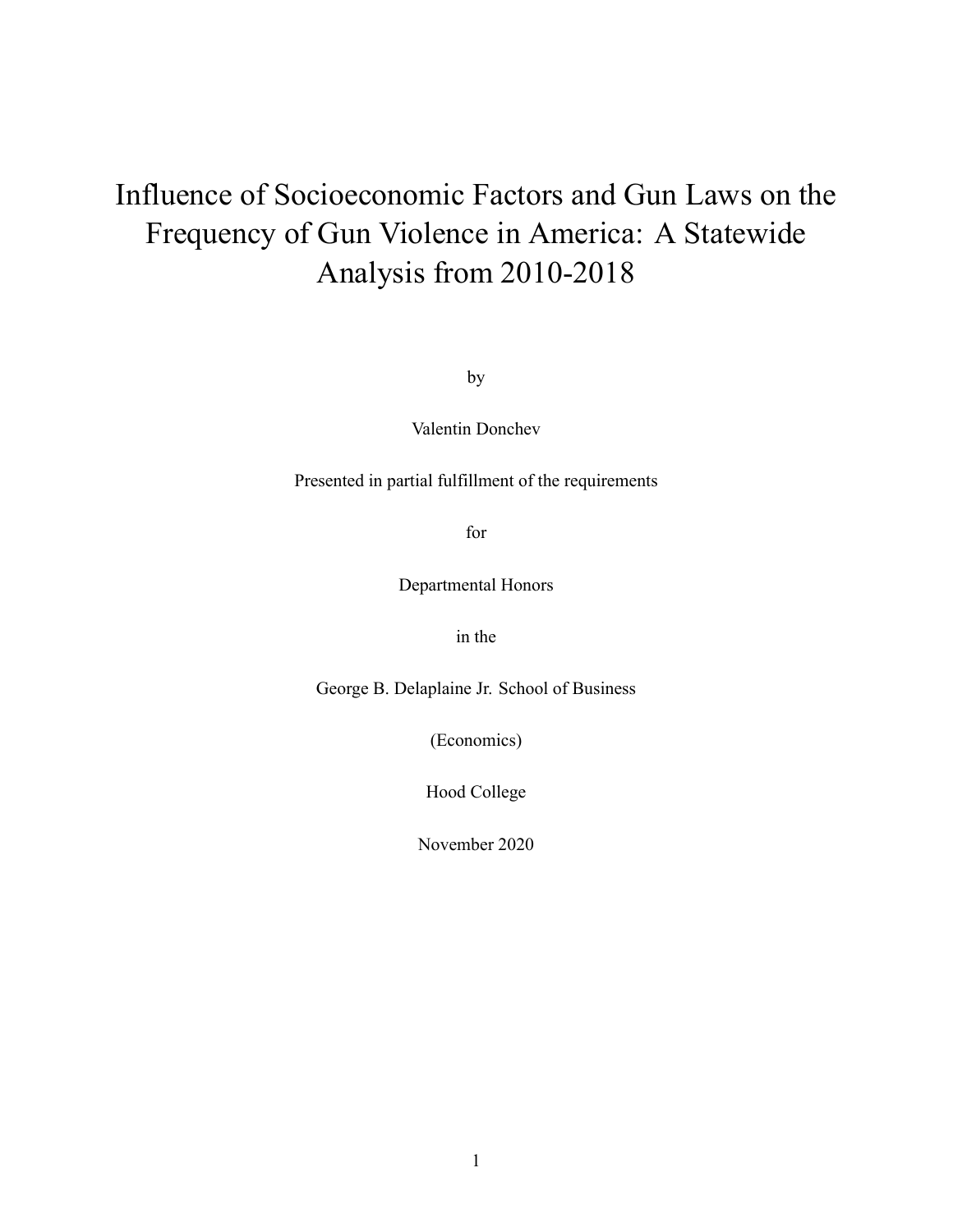### **Acknowledgements**

I want to thank Ryan Safner for being my advisor for the project, and for Janak Joshi and Sang Kim for joining my committee as part of the Economics department. I also want to thank Jill Tysse for agreeing to join my committee as a member of the Mathematics department, and for reading my paper and offering feedback.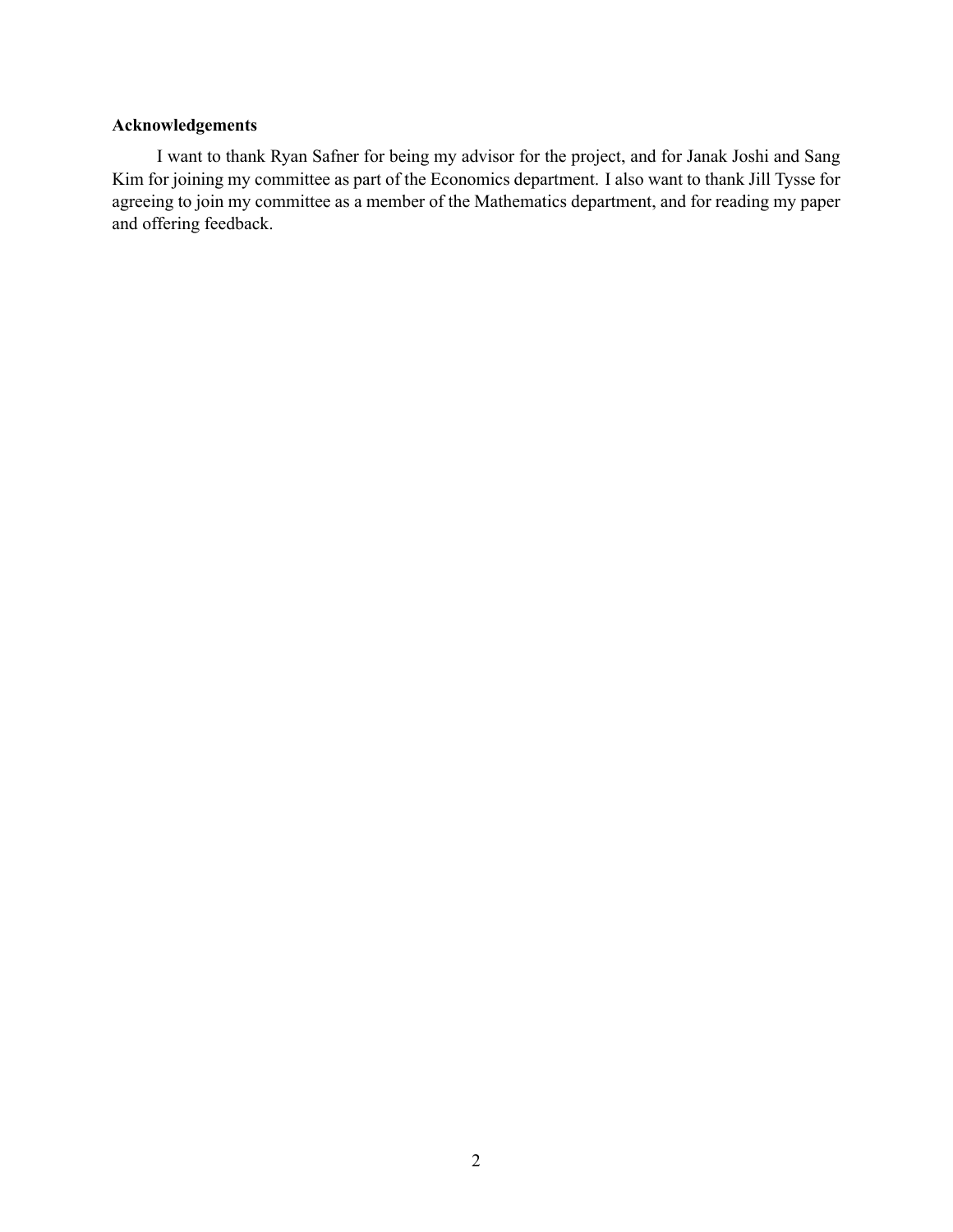#### **Abstract**

Are gun laws effective in lowering the frequency of gun violence, and do socioeconomic factors affect this in any way? This paper analyzes the influences of both gun control provisions and socioeconomic factors on the frequency of intentional gun violence inflicted against others, measuring changes to each on a statewide basis over the 2010 to 2018 period. This paper uses two-way fixed effects models controlling for year and state in the study, and results show that most measurable socioeconomic conditions have little effect on the frequency of gun violence. As for gun laws, while some provisions are not effective in lowering the frequency of gun violence, overall, states with more gun control provisions in place see a lower frequency. However, not all types of laws lower the frequency equally.

#### **I. Introduction**

Gun violence in America remains a polarized issue over the past few decades. Proponents for stricter gun control measures argue that shooters would be prevented from acquiring a firearm if stricter measures had been in place, while pro-gun Americans argue stricter gun laws would not have prevented the shooter from getting their firearm in the first place, since only law-abiding citizens follow the law (Lesko, 2019, p. 13). The latter half of Americans view guns as a deterrant: if more people own a firearm, then potential shooters would think twice about starting a shooting, because then their own safety would be uncertain. On the other hand, some Americans do not view an increase in gun ownership levels as a deterrant, but instead as the direct cause of gun violence: since more Americans own a gun, that increases the likelihood of a shooting occurring (Kahan & Braman, 2003, p. 1292.). Gun violence by definition cannot occur without any guns present, so higher gun ownership rates would theoretically translate to higher levels of gun violence.

Emotions often run high shortly after any shooting takes place. Any shooting itself is an unfortunate tragedy, and people wonder if anything could have been done to prevent the shooting from occurring. High emotion levels thus make it difficult to enact meaningful policy changes to prevent future gun violence; additionally, policymakers do not agree on what should be changed in the first place. While weak gun laws might have enabled the shooter in successfully carrying out the shooting, the question is also raised on their motive and whether there were any warning signs. The shooter's prior living conditions are consistently seen to have some level of influence over them that led to their decision to start a shooting, since the socioeconomic factors of the state they resided in would have bettered or worsened their living conditions at home, as well as their mental state (Kwon et al., 1997, Swanson et al. (2015)). Therefore, while the strictness – or lack thereof – of gun laws are claimed to influence gun violence levels, state socioeconomic conditions also have some influence.

This paper examines the influence of both a state's gun laws and socioeconomic factors on the number of firearm murder cases each year per 100,000 people, on the specified time period of 2010- 2018. This time period covers major shooting events and the rise of movements seeking to enact major policy changes, such as the Sandy Hook Elementary School shooting in 2012 and Ferguson unrest in 2014, for example, so their impact on later years in the study would be seen in the data. Data was obtained from various government agencies and independent research organizations, and a full list is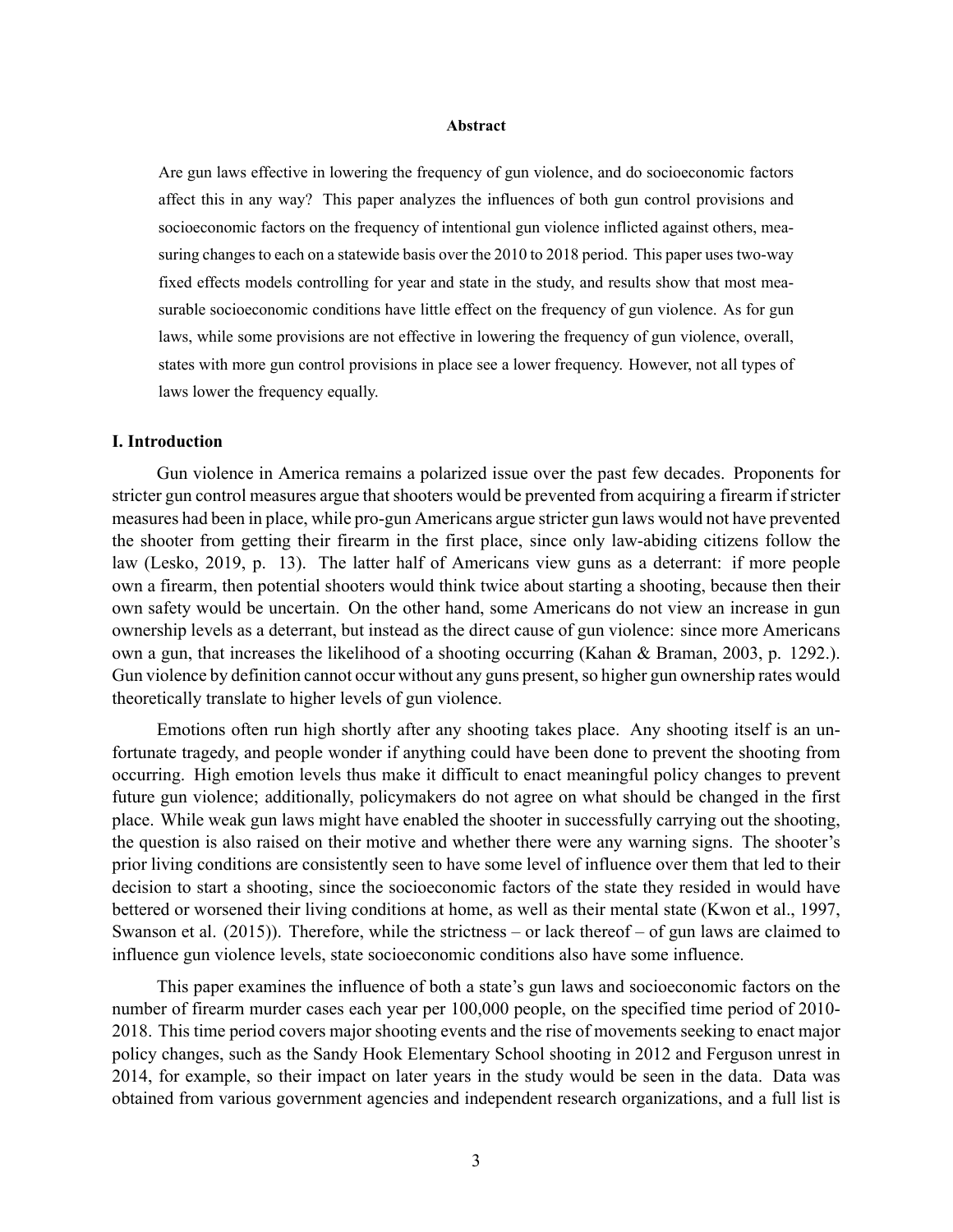seen in Table 1 in section III of the paper. Only firearm-related murder cases are analyzed in this paper, so suicides caused by firearms are excluded from analysis.

This paper uses five different specifications of two-way fixed effects models to identify the causal effects of policy variables and socioeconomic factors on the frequency of gun violence, controlling for year and state. Focusing on a single year's worth of data would not accurately describe the impact each variable has on the frequency of gun violence, especially if gun laws and socioeconomic factors change frequently – or greatly – over the years. Because protests and other major unmeasurable factors occur during the measured period that might affect the frequency of gun violence, the models isolate this influence from the true effects of the factors on gun violence. Therefore, the models control for years in which gun violence is particularly bad because of outside influences; the same applies for states that are disproportionality experiencing this as well. The models overall show that socioeconomic factors do not affect the frequency of gun violence, although states with higher levels of per capita gallons of alcohol consumed see worsened levels. Contrary to intuitive thought, the two models that measured the firearm ownership rate find this variable to have no influence on the frequency of gun violence; the same result was found for police funding levels. Regarding gun law provisions, all three of the models find that states with stricter gun control laws see less firearm-related murder cases, although some laws are seen to be less effective than others.

#### **II. Literature Review**

In general, the existing literature primarily focuses on just one of two major factors thought to affect gun violence: socioeconomic factors and gun laws. Some papers do look at both socioeconomic factors and gun laws, but statistical analysis is only done on data collected for a single year. Papers that use panel data only observe either gun laws *or* socioeconomic factors; no existing paper has measured both of the categories over a given period of time to examine the influence of annual differences on the frequency of firearm murder cases. Shughart II & Lott (1999, p. 23) note this weakness in gun control research, writing,

The vast majority of gun-control studies that examine time-series data present a comparison of the average murder rates before and after the change in laws; those that examine cross-sectional data compare murder rates across places with and without certain laws. Unfortunately, these studies make no attempt to relate fluctuations in crime rates to changing law-enforcement factors like arrest or conviction rates, prison-sentence lengths, or other obvious variables" (Shughart II & Lott, 1999).

Existing federal research efforts on gun violence has been very limited, due to a halt in research during the end of the 20th century because of lobbying done by the National Rifle Association (NRA). The NRA was efficient in lobbying members of Congress, with it outspending its closest opponent by a 6:1 ratio in 1986 (Langbein & Lotwis, 1990). The NRA then lobbied in support for the Dickey Amendment, and when passed in the 1996 United States omnibus spending bill, the amendment mandated that "none of the funds made available for injury prevention and control at the Centers for Disease Control and Prevention (CDC) may be used to advocate or promote gun control" (Bohannon, 2013). This amendment prevented the CDC from using funding on gun research, which stagnated federal research efforts until 2018, when the law was clarified by Congress to allow the usage of funding on gun research; gun violence research also dropped by 60% during the 1996-2018 time period (Underwood,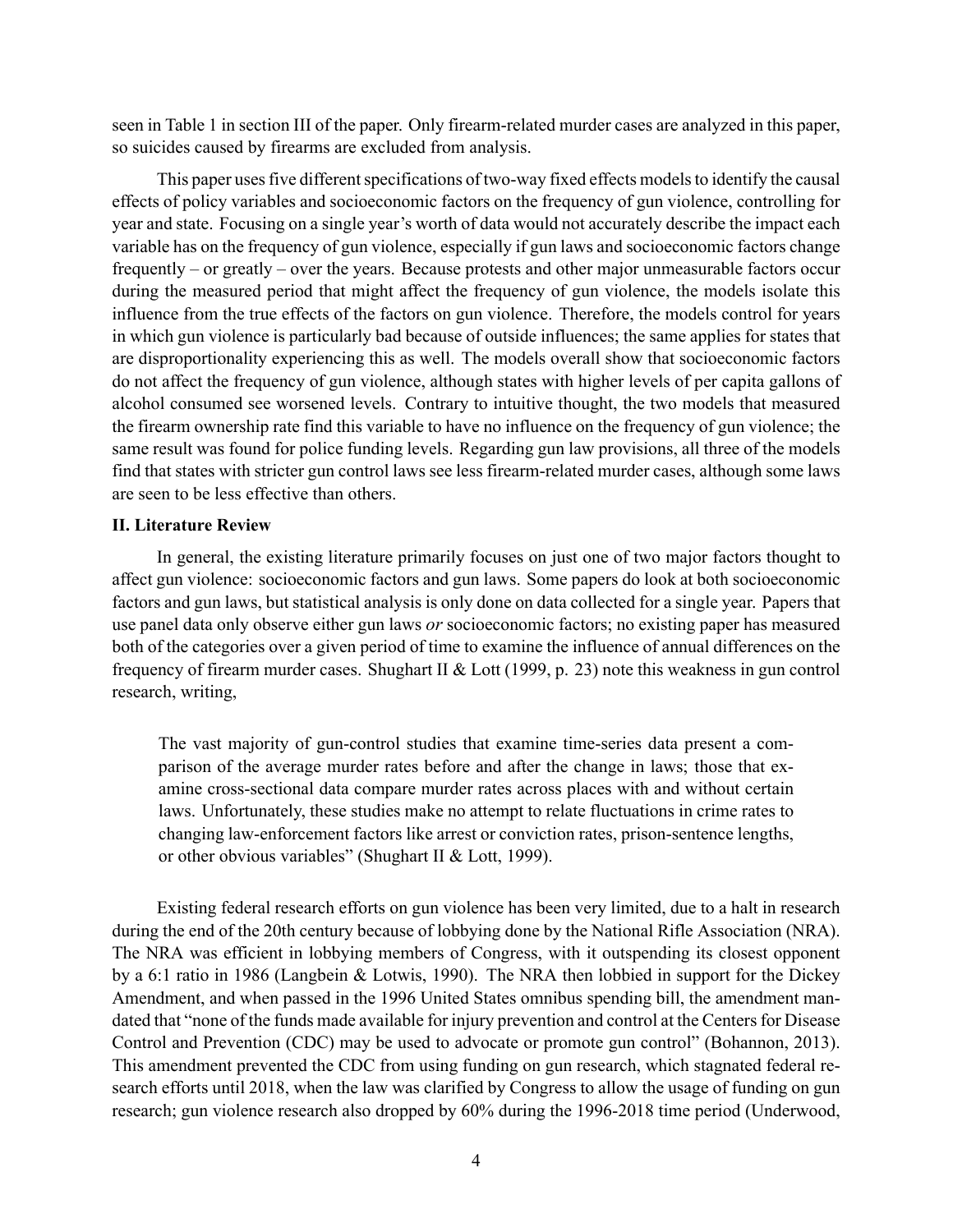2013). Although the CDC was allowed to conduct research into gun violence in 2018, no funding was allocated specifically for this, until the 2020 fiscal year spending bill allocated \$25 million to be split between the CDC and National Institutes of Health.

One of the biggest controversies surrounding gun violence in America is the impact of mental health. Research on the subject has consistently shown that mental health does *not* have as big of an impact as previously claimed, and epidemiologic studies show, "the facts showed that people with serious mental illnesses are, indeed, somewhat more likely to commit violent acts than people who are not mentally ill, but the large majority are not violent towards others" (Swanson et al., 2015). The authors note that papers which establish an association between mental health diagnoses and violence are misleading, because they use data which was obtained from clinical forensic studies; psychiatric patients who checked in for violent tendencies already were violent to begin with, thus creating a selection bias. Results also show that the belief of mental health affecting gun violence is spread by news organizations, and while people with mental health issues are primarily not ever violent towards others, Swanson et al. (2015) note a strong positive association between mental illness and risk of suicide. The literature thus shows that while mentally ill people are not violent towards other people, they are far more likely to be violent to themselves (Swanson et al., 2015, Kleck (1986)).

The accessibility of guns has been seen time and time again to have a positive association with murder rates (LaFollette, 2000, Kamal & Burton (2018)). It is important to note that this result refers to the severity of gun violence – the number of people injured in a shooting – and *not* the number of cases where at least one person is injured by a gun. Kleck & McElrath (1991), however, provides an alternate explanation to this finding, writing that firearms "appear to inhibit attack, and in the case of an attack, [they] reduce the probability of injury; whereas, once an injury occurs, they appear to increase the probability of death." They thus argue that although firearms theoretically discourage people from committing violence, the risk of death increases after a gun is first used. Additionally, Kleck & Patterson (1993) finds that the banning of firearm possession for mentally ill people reduces homicide rates, although the homicide rates they used in their analysis included every type of weapon used, not just firearms. Swanson et al. (2015) made the same observations regarding mentally ill people in their study. Cook & Ludwig (2006) finds that gun ownership is positively associated with the lethality of criminal violence, but it has no effect on the frequency of crime. Similarly, Kleck (1986) finds that reducing the availability of guns will not affect the frequency of gun violence, because while ordinary law-abiding citizens will follow these new guidelines, criminals would not. Lesko (2019) supports these findings with data, saying that a Department of Justice report finds 56% of prison inmates got their guns illegally. Therefore, even if gun accessibility is attempted to be lowered, people intent on committing a crime would still have other ways of obtaining a gun. The literature thus observes that while it is impossible to see how many crimes are deterred by the presence of guns, higher levels of gun ownership are still associated with a greater number of people injured in firearm-involved attacks, although more gun ownership does not affect the frequency of incidents.

Regarding the effectiveness of gun control laws, the literature has mixed results. Kleck (1986) writes, "federal controls are less satisfactory, because traditionally there has been a very limited federal law enforcement apparatus in the area of ordinary crime. The Federal Bureau of Investigation (FBI) regards itself more as an investigatory than a law enforcement agency." Murray (1975) find that most gun control laws have no significant effect on total violence rates, although Kleck & Patterson (1993)'s study shows only some gun laws, such as bans on gun possession by criminals and mentally ill people,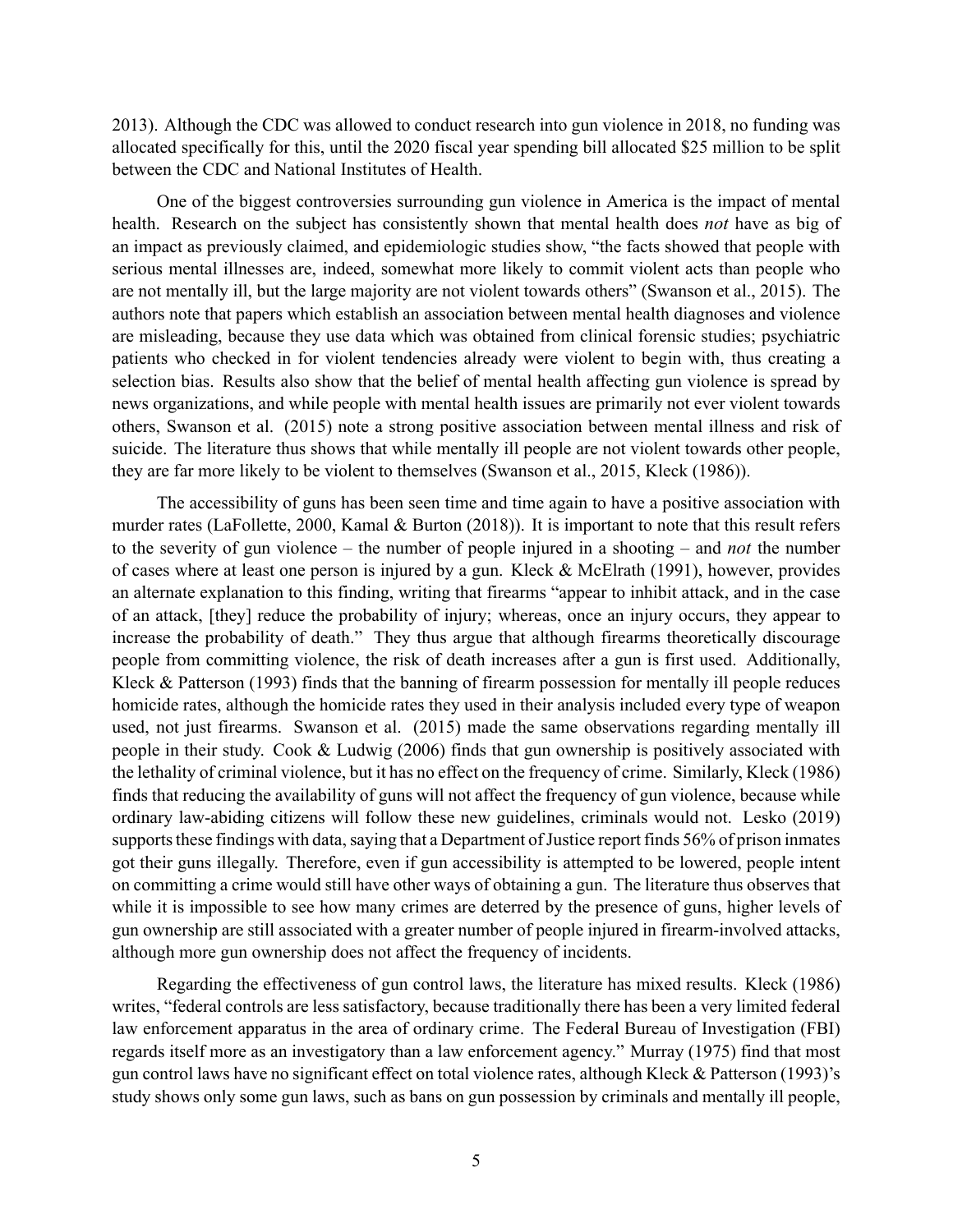purchase permit requirements for all firearms, and additional penalties for commiting a crime with a gun, were found to be influential in lowering homicide rates. Kleck (1986) and Kleck & Patterson (1993) show that while federal gun control laws are not as effective compared to state laws, state laws are not very effective, either. Kleck & Patterson (1993)'s reasoning behind gun laws being unlikely to affect violence is that people would probably just use another weapon instead to attack their victim; however, this is partially disproved by Geisel et al. (1969), as well as epidemiological research in the case of suicide, which said that "gun background checks and waiting periods significantly reduced suicide in the older population; these results, too, suggested that suicide is preventable by removing or restricting (or even delaying) access to lethal means" (Swanson et al., 2015). Shughart II & Lott (1999) finds that background checks and waiting periods have no effect on crime, although he does not look into suicides. Geisel et al. (1969) agrees on the usage of gun control decreasing suicide rates, but disagrees on the overall effectiveness of gun control legislation, saying, "gun control legislation is most effective in reducing the number of suicides and accidents by firearm, less effective in reducing the number of homicides and generally ineffective in reducing the number of other crimes." Luca et al. (2017) then had similar results in their study, saying that states with handgun waiting period laws in place see a 17% reduction in gun homicides. As mentioned before, however, criminals simply obtain their guns by illegal means if gun laws prevent them from obtaining firearms legally, so Kleck (1986) writes that in order for gun control to be effective, it must also have methods in dealing with criminals who do not obtain their firearms legally.

Other studies looked in particular at the impact of right-to-carry concealed firearm laws on gun violence. Duwe et al. (2002) finds that on average, the majority of states (91.9%) have zero mass shootings every year, where a "mass shooting" is categorized as there being four or more victims injured by the gunman. This study ultimately finds, "there is no evidence that the presence of an RTC law or the number of people with carry permits (as measured by the RTC time trend variable) reduces the number of people killed and injured during shooting attacks" (Duwe et al., 2002). However, Shughart II & Lott (1999, p. 260) contradicts these findings, observing that both violent crime rates and murder rates decreased over a 15-year period after states adopted right-to-carry laws. However, it is unclear what effect  $-$  if any  $-$  changing socioeconomic factors over this time period had on these results, as these papers did not include measurements for these factors in their studies.

The influence of socioeconomic factors on gun violence is clearer according to the literature. Swanson et al. (2015) found a positive association between worsened socioeconomic status and violence; the paper also noted socioeconomic factors were statistically predictive, regardless of whether the shooter in question had a mental illness or not. Kwon et al. (1997) finds that "gun control laws have a very mild effect on the number of gun related deaths, while socioeconomic variables such as a state's poverty level, unemployment rate and alcohol consumption, have significant impact on firearm related deaths." Regarding just homicides, Geisel et al. (1969) finds that the number of police employees in a state has a strong positive association with homicide rates; Chalfin & McCrary (2017) then duplicates these findings, while also noting a link between the economy and crime.

As for ways to stop gun violence, the literature provides some suggestions. In the papers that noted the influence of socioeconomic factors on gun violence, it stands to reason that improving living conditions in states with particularly low standards of living would reduce gun violence. Kwon et al. (1997) notes the large positive and statistically significant marginal effect of poverty rates on murders, so raising the standard of living statewide and reducing poverty rates should decrease firearm homi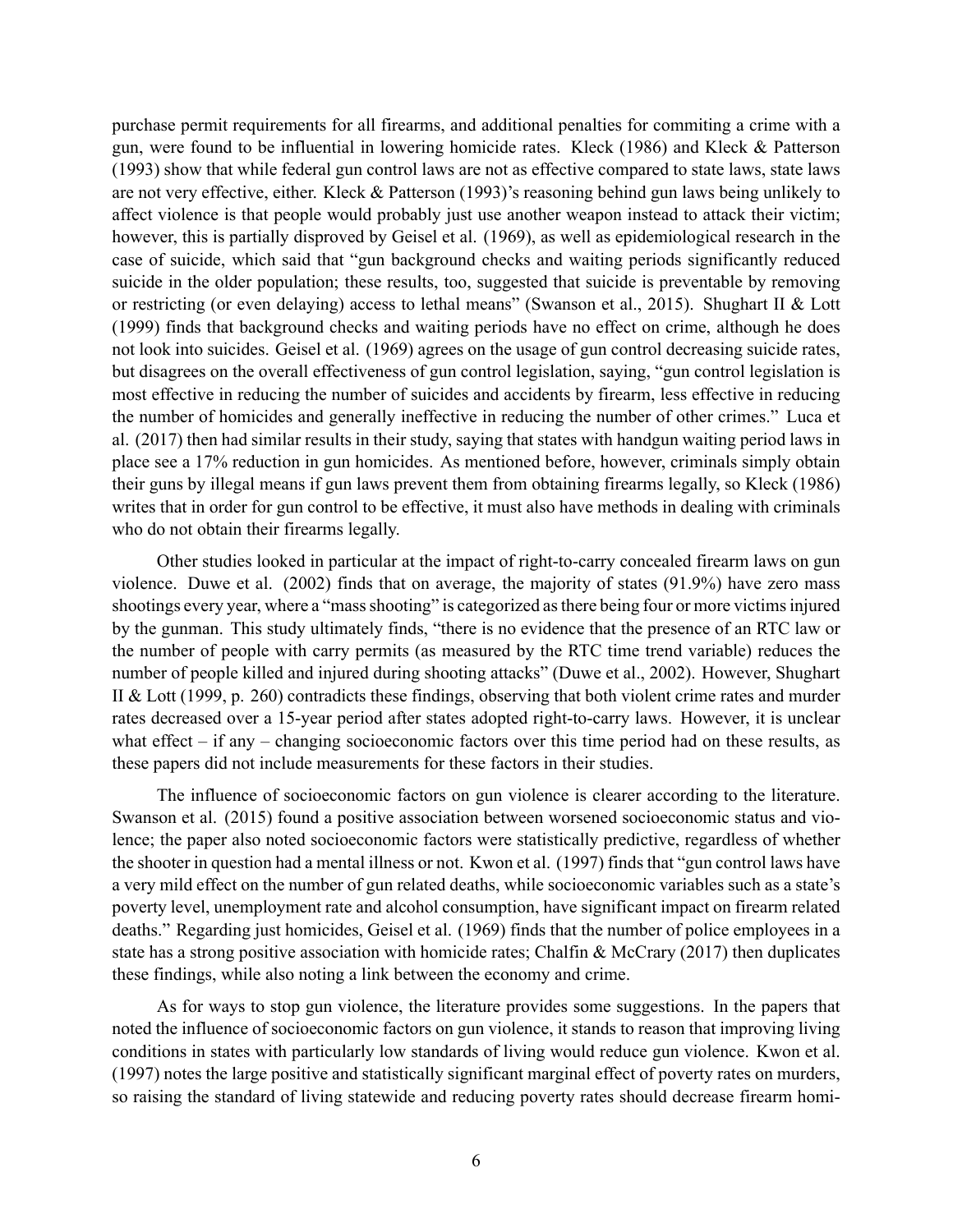cides. Other ways include stricter punishments: Garoupa (2003) writes, "most studies corroborate the hypothesis that the probability of punishment, and to a lesser degree also the severity of punishment, has a deterrent effect on crime." Geisel et al. (1969) partially contradicts this finding, noting that a greater police presence is strongly associated with higher homicide rates, which shows that even if the probability of being arrested or killed by police is large, crime is not deterred. Garoupa (2003) voices that psychologists and criminologists frequently say criminals have 'limited' rationality; even if there is a heavy police presence to protect the public, because criminals do not have the level of rationality that normal people do, this would not dissuade them from committing the crime. The paper adds that many criminals have overconfidence or cognitive dissonance about their actions, leading the literature to come to no concensus on how to best stop crime and gun violence from occurring.

#### **III. Data**

The literature in general did not look at both major sets of variables, and the few papers that did only examined the variables' effects on gun violence in a single year. These papers thus do not capture the true effects of these variables on gun violence, since changes in the factors would not be measured. This paper resolves these issues by using data on both sets of variables over the mentioned nine-year time period. Panel data from 2010-2018 was collected from various government agencies and independent research databases for each of the measured variables. The number of firearm-related murder cases variable was rescaled by population to account for population changes over time and differences across states. Table 1 contains the name for each variable used in this study, the variable's description, and the source from where the data was obtained from. All of the variables measure numeric values, except for the gun law provision variables, which are all dummy variables.

| Variable        | Definition                                               | Source                                              |
|-----------------|----------------------------------------------------------|-----------------------------------------------------|
| GunMurders      | Total firearm-related murder cases in a state per        | FBI Criminal Justice Information Services (CJIS)    |
|                 | 100,000 people per year.                                 | provided firearm-related murder cases data for each |
|                 |                                                          | state per year, and the United States Census Bureau |
|                 |                                                          | provided state population data.                     |
| Poverty         | Percent of people living below the state poverty         | United States Census Bureau.                        |
|                 | threshold per year.                                      |                                                     |
| Alcohol         | Per capita gallons of alcohol consumed per year for      | National Institute on Alcohol Abuse and Alcoholism. |
|                 | people aged 14+.                                         |                                                     |
| HighSchool      | State high school graduation rate percentage.            | National Center for Education Statistics.           |
| Police          | State and local police expenditures, per capita USD      | United States Census Bureau.                        |
|                 | value.                                                   |                                                     |
| FirearmRate     | State-level estimates of household firearm ownership     | RAND Corporation.                                   |
|                 | percentage.                                              |                                                     |
| Assault         | State has a ban on sale of assault rifles (1=Yes,        | National Archive for Criminal Justice Data: State   |
|                 | $0 = No$ ).                                              | Firearm Law Database from 1991-2019.                |
| PermitConcealed | State requires a permit to carry concealed weapons       | National Archive for Criminal Justice Data: State   |
|                 | $(1 = Yes, 0 = No).$                                     | Firearm Law Database from 1991-2019.                |
| Universal       | State requires universal background checks at point      | National Archive for Criminal Justice Data: State   |
|                 | of purchase for all firearms $(1 = Yes, 0 = No)$ .       | Firearm Law Database from 1991-2019.                |
| TotalLaws       | Total number of state firearm law provisions out of      | National Archive for Criminal Justice Data: State   |
|                 | all 134 measured provisions.                             | Firearm Law Database from 1991-2019.                |
| Violent         | State prohibits firearm possession for people            | National Archive for Criminal Justice Data: State   |
|                 | convicted of a violent misdemeanor (1=Yes, 0=No).        | Firearm Law Database from 1991-2019.                |
| Records         | State requires all sellers to keep and retain records of | National Archive for Criminal Justice Data: State   |
|                 | all firearm sales $(1 = Yes, 0 = No)$ .                  | Firearm Law Database from 1991-2019.                |

Table 1: Variable Descriptions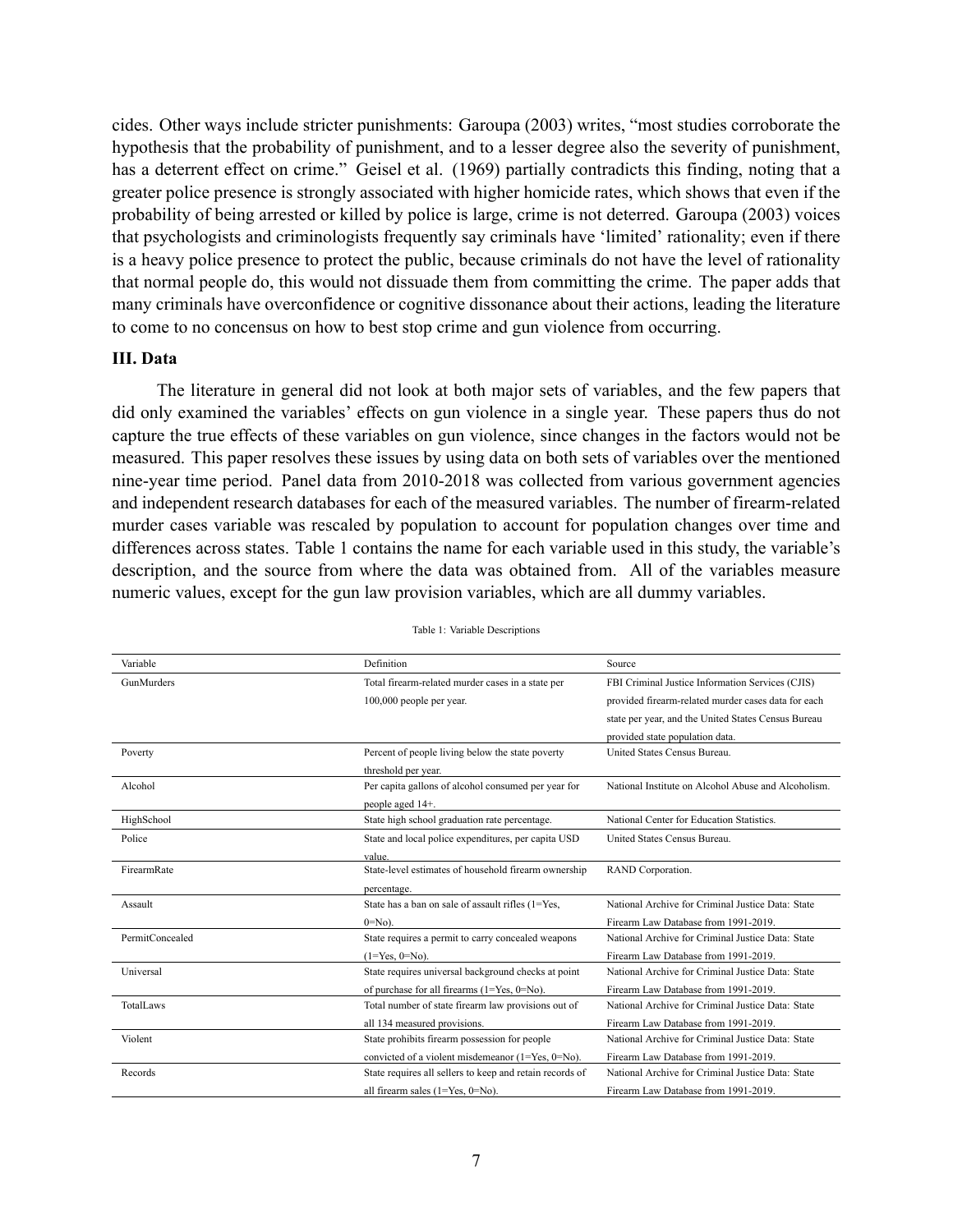#### Table 1: Variable Descriptions

| Variable   | Definition                                             | Source                                            |
|------------|--------------------------------------------------------|---------------------------------------------------|
| Inspection | State requires at least one annual inspection of gun   | National Archive for Criminal Justice Data: State |
|            | dealerships by the police or other law enforcement     | Firearm Law Database from 1991-2019.              |
|            | personnel $(1 = Yes, 0 = No)$ .                        |                                                   |
| MayIssue   | State provides authorities with discretion in deciding | National Archive for Criminal Justice Data: State |
|            | whether to grant a concealed carry permit, or the law  | Firearm Law Database from 1991-2019.              |
|            | bans all concealed weapons $(1 = Yes, 0 = No)$ .       |                                                   |
| Waiting    | State requires a waiting period on all firearm         | National Archive for Criminal Justice Data: State |
|            | purchases from dealers $(1 = Yes, 0 = No)$ .           | Firearm Law Database from 1991-2019.              |

Since the Dickey Amendment prevented the CDC from conducting research into gun violence, no available government data exists on gun ownership rates across the country. To deal with this, a common proxy used in the literature to measure gun ownership rates is the number of firearm-caused suicides, due to suicides making up over half (61%) of all firearm-related murders (Duggan et al., 2011, Swanson et al. (2015)). Therefore, studies that use gun ownership estimates in their analyses might not have accurate results, due to the lack of available accurate data. This paper instead uses RAND Corporation data from fifty-one nationally representative surveys that inquired into gun ownership, using predictive models that combine these results with data on "firearm suicides, hunting licenses, subscriptions to Guns & Ammo magazine, and background checks," in order to calculate estimates on firearm ownership rates (Schell et al., 2020). It is plausible that firearm-involved suicides and gun magazine subscriptions measure both legal and illegal gun ownership, although hunting licenses and background checks would only proxy legally owned guns. There is thus a limitation here, in that the data obtained from RAND might not provide an accurate estimate for both legal and illegally owned firearms.

Table 2 contains summary statistics for all of the variables. It should be noted that the state and local police expenditures for 2018 were not yet available at the time of writing, and gun ownership estimates for 2017 and 2018 were not available from RAND Corporation. Firearm-related murder cases data for Florida was unavailable for all the years measured in this paper.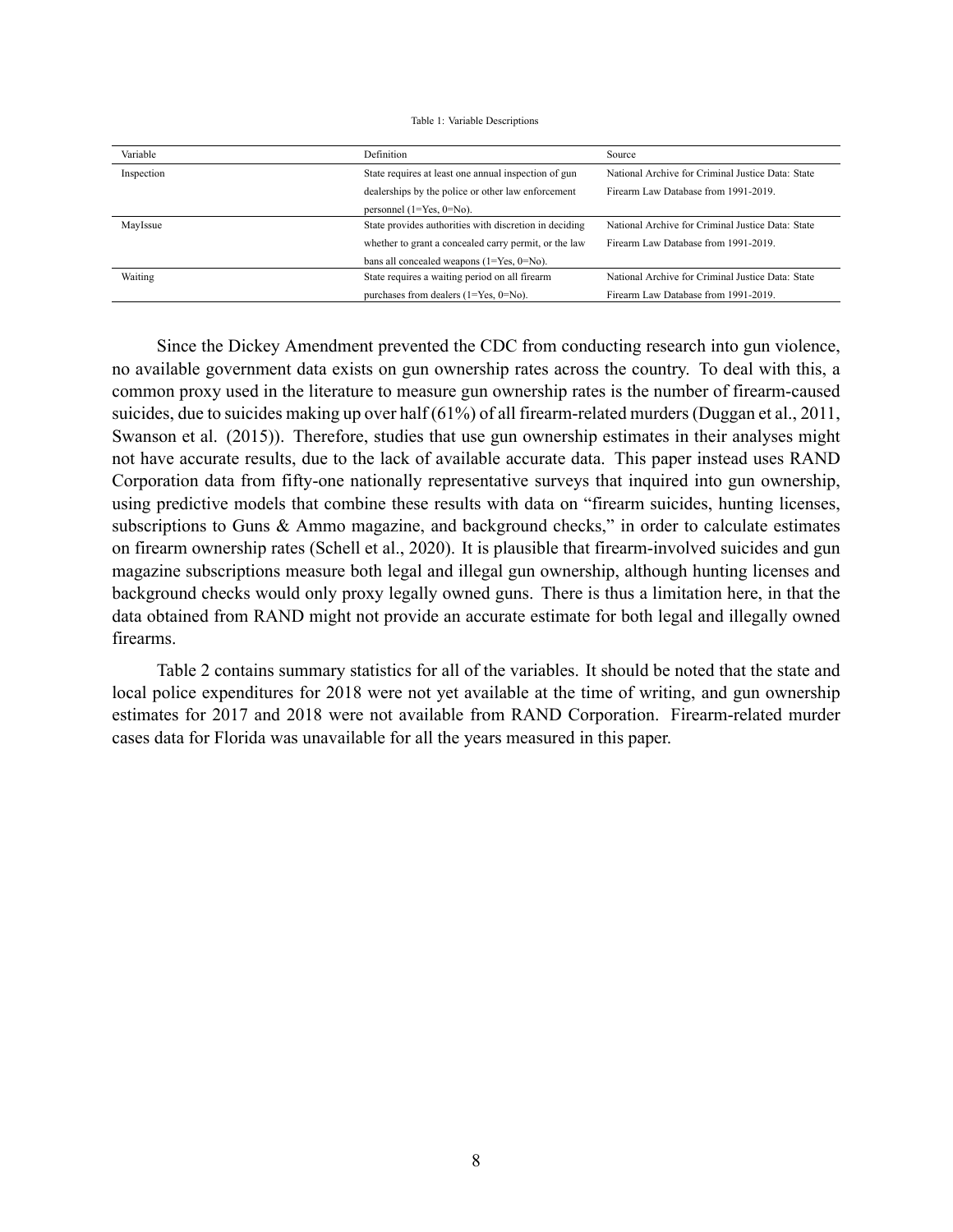| Statistic       | N   | Mean    | St. Dev. | Min     | Pctl(25) | Pctl(75) | Max     |
|-----------------|-----|---------|----------|---------|----------|----------|---------|
| GunMurders      | 448 | 2.906   | 2.371    | 0.021   | 1.223    | 3.819    | 17.915  |
| Poverty         | 459 | 0.144   | 0.032    | 0.073   | 0.117    | 0.168    | 0.242   |
| Alcohol         | 459 | 2.484   | 0.561    | 1.344   | 2.140    | 2.736    | 4.762   |
| HighSchool      | 452 | 0.818   | 0.064    | 0.578   | 0.782    | 0.870    | 0.914   |
| Police          | 408 | 308.495 | 111.392  | 159.000 | 242.000  | 342.750  | 954.000 |
| FirearmRate     | 350 | 0.386   | 0.139    | 0.034   | 0.335    | 0.483    | 0.658   |
| Assault         | 450 | 0.113   | 0.317    | 0.000   | 0.000    | 0.000    | 1.000   |
| PermitConcealed | 450 | 0.869   | 0.338    | 0.000   | 1.000    | 1.000    | 1.000   |
| Universal       | 450 | 0.127   | 0.333    | 0.000   | 0.000    | 0.000    | 1.000   |
| TotalLaws       | 450 | 26.218  | 25.715   | 1.000   | 9.000    | 31.000   | 109.000 |
| Violent         | 450 | 0.071   | 0.257    | 0.000   | 0.000    | 0.000    | 1.000   |
| Records         | 450 | 0.102   | 0.303    | 0.000   | 0.000    | 0.000    | 1.000   |
| Inspection      | 450 | 0.040   | 0.196    | 0.000   | 0.000    | 0.000    | 1.000   |
| MayIssue        | 450 | 0.198   | 0.399    | 0.000   | 0.000    | 0.000    | 1.000   |
| Waiting         | 450 | 0.082   | 0.275    | 0.000   | 0.000    | 0.000    | 1.000   |

Table 2: Summary Statistics

As has unfortunately become more and more commonplace, gun violence has increasingly been on the rise in America since 2015, with new cases showing up in the media on a near daily basis. Even when accounting for population growth, the average number of gun murder cases is still high when compared to what it used to be between 2010 and 2014. Graph 1 shows these changes throughout the decade.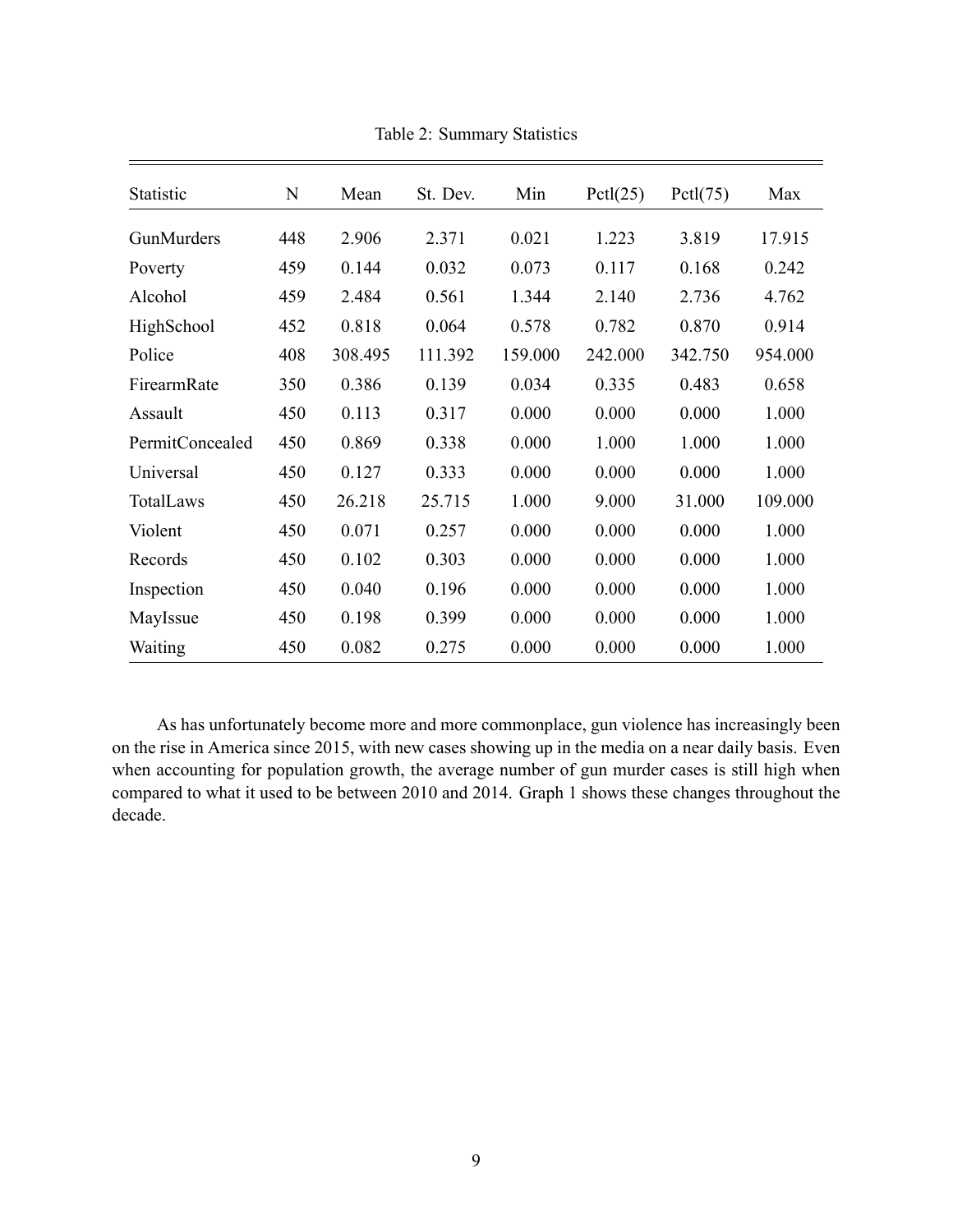

Graph 1: Yearly State Average Number of Gun Murder Cases Per 100,000 People

Average police funding statewide has been increasing throughout the decade as well, as seen in Graph 2. However, the relationship between police funding and firearm-related murder cases is not clear, since the curves do not appear to be exactly correlated to one another. From the literature, Geisel et al. (1969) noted that while a greater police presence is strongly associated with higher homicide rates, just the opposite is likely: states with higher levels of gun violence would see higher police funding levels to curb the violence.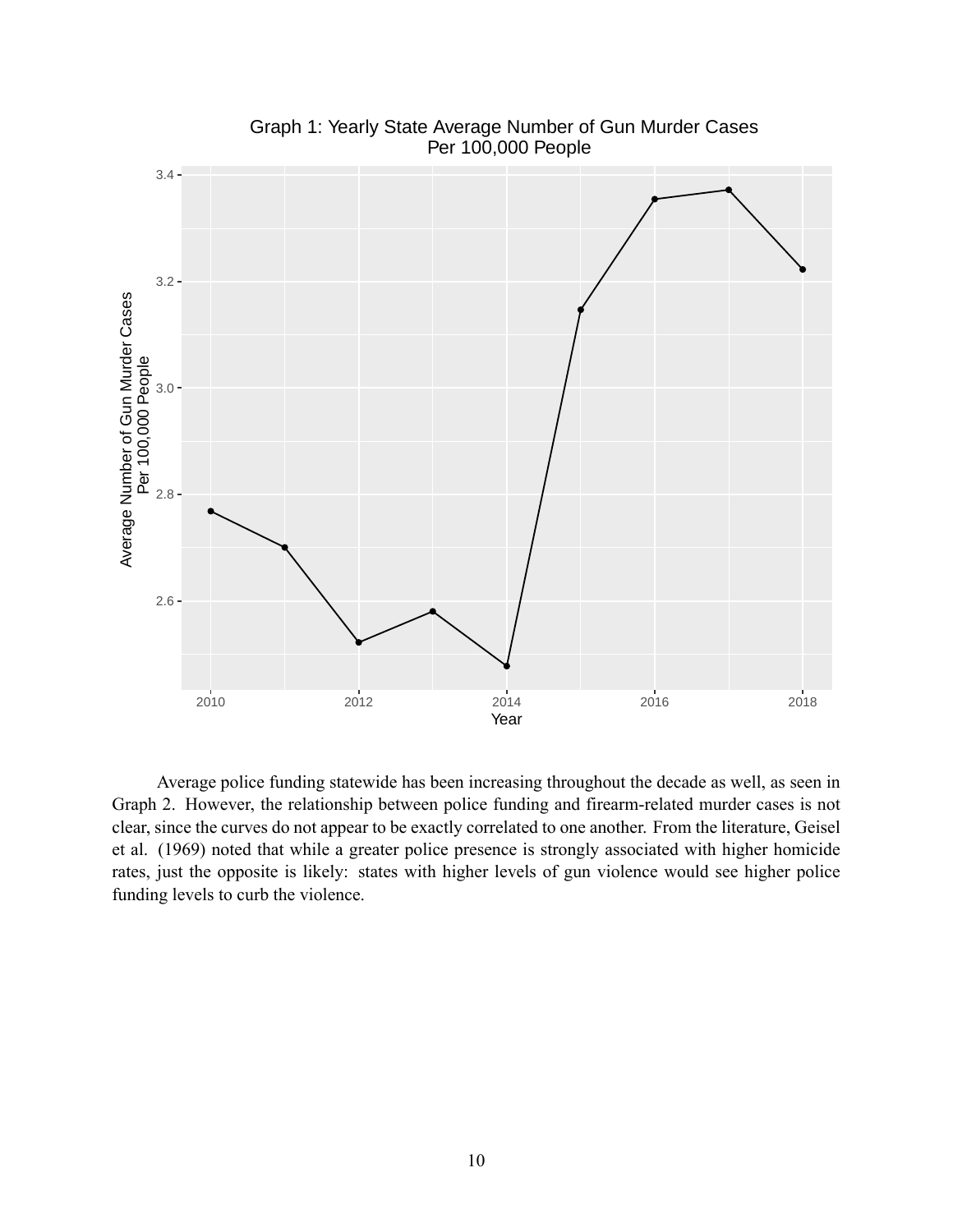

Graph 2: Average Police Funding Per State Over Time

As mentioned in the literature review, gun ownership rates are positively associated with the severity of gun violence but have no effect on the frequency. Graph 3 matches these results by showing that the ownership rate has no association with the frequency of gun violence on a yearly basis.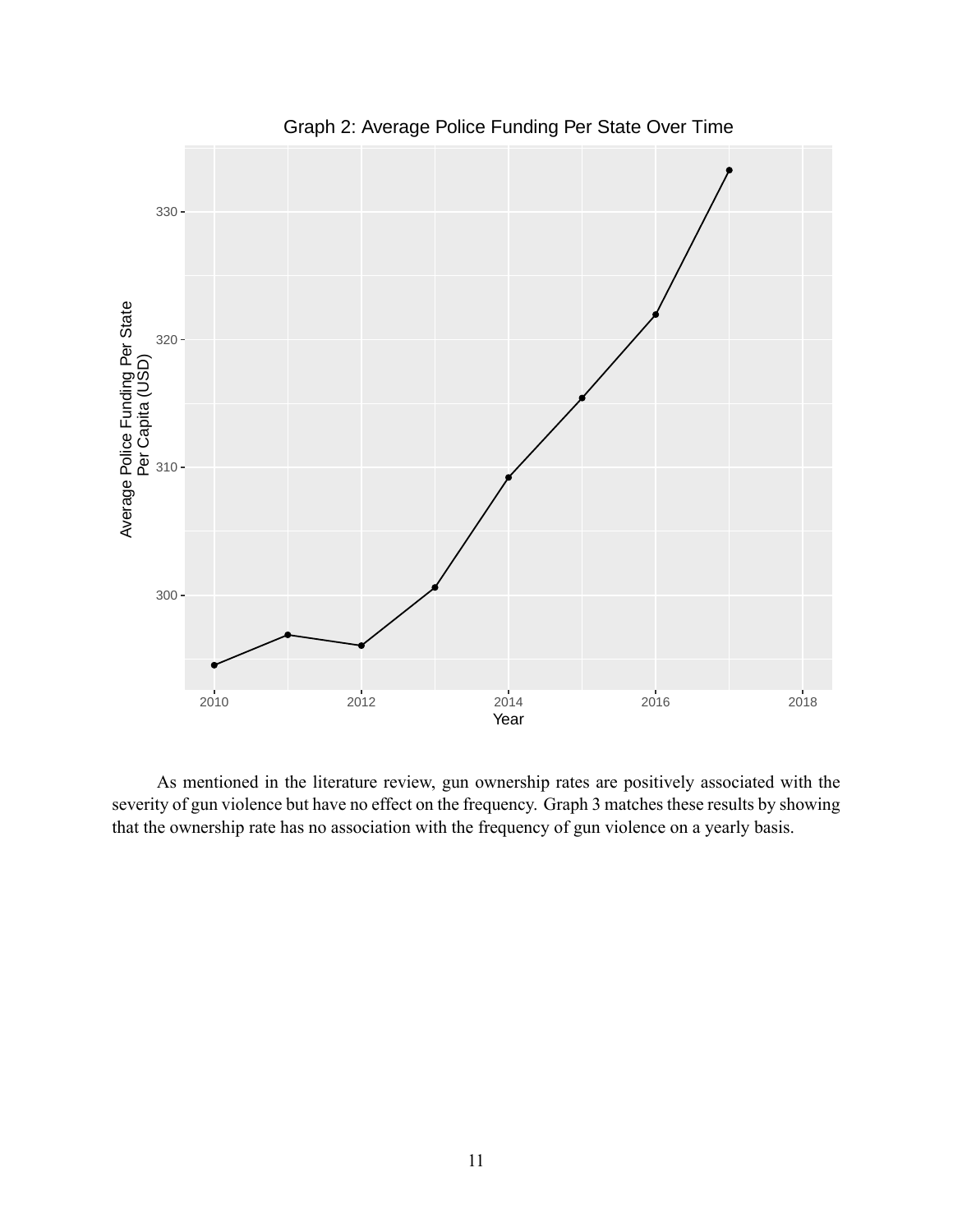

### Graph 3: Household Firearm Ownership on Number of State Gun Murder Cases Per Year

#### **IV. Empirical Model**

The two-way fixed effect model used by this paper is defined by the following equation, which estimates a fixed effect for both states and years:

$$
\hat{Y}_{it} = \beta_0 + \beta_1 X_{it} + \beta_2 x_{it} + \dots + \beta_n x_{it} + \alpha_i + \theta_t + \epsilon_{it}
$$

In this formula, the subscript *i* refers to the specific state a case occurs in, *t* refers to the year, and *n* refers to the maximum number of explanatory variables in this paper. Thus  $n = 14$ .  $\hat{Y}_{it}$  refers to the dependent variable of the study, which is the number of firearm-related murder cases per 100,000 people in a given state and year.  $\alpha_i$  measures the states fixed effect, which absorbs unobserved factors that are constant over time but differ by state.  $\theta_t$  represents the year fixed effect, which measures differences over time in unobserved factors that do not change across states. The last term,*ϵit*, measures the error.

Five empirical models were constructed to test the influence of socioeconomic factors and gun control laws on gun violence. The first two models measure the influence of socioeconomic factors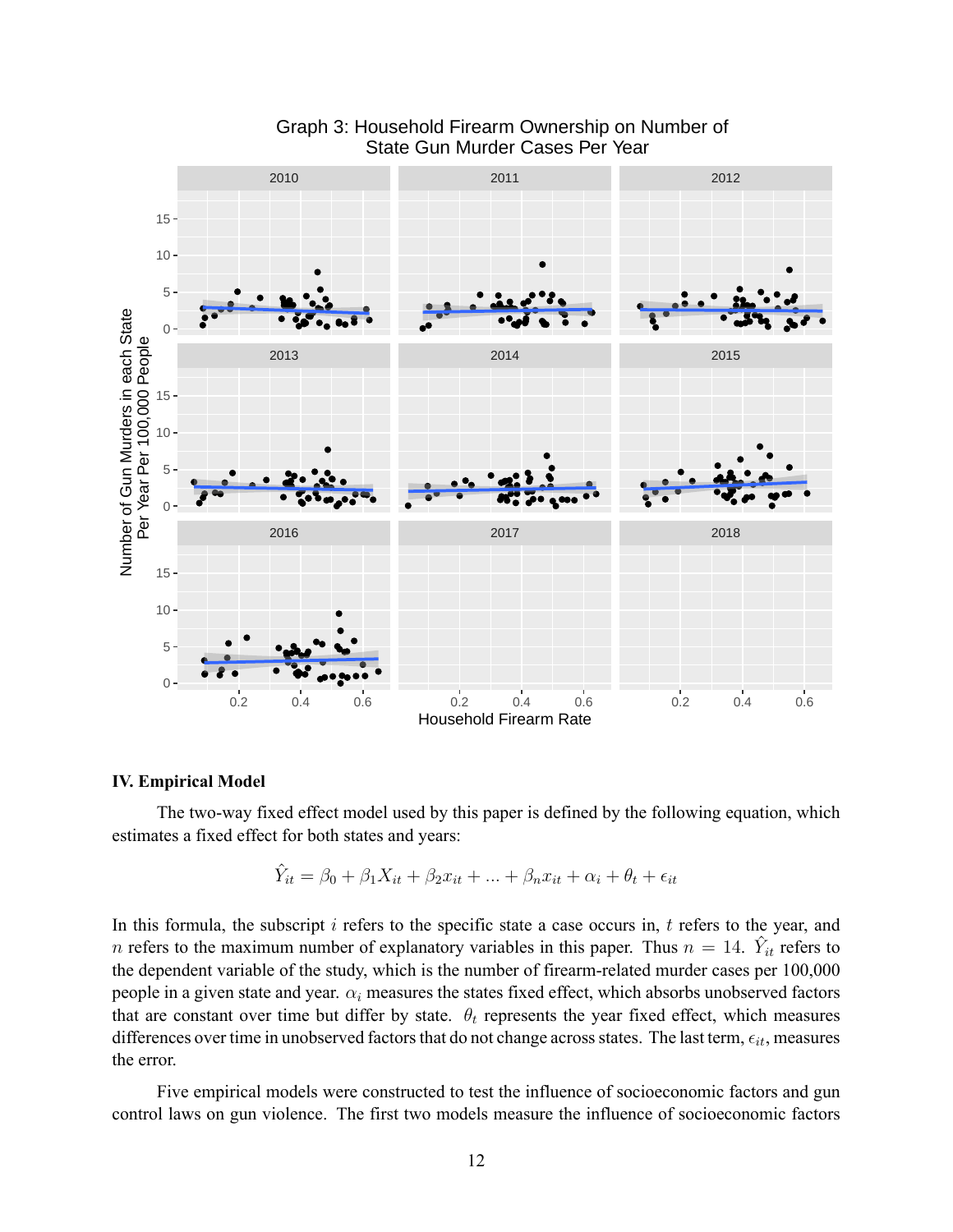and gun laws *separately*, as commonly done in the literature review. The second model is a Directed Acrylic Graph (DAG) model, which isolates causality from the correlations between the independent variables. We thus control for the minimum number of variables that the model suggested, ignoring the variables that the model deemed to have no causal relationship with the dependent variable. The fourth model measures the effects of all the variables on gun violence, so both socioeconomic factors and gun laws are included together in this model. Because TotalLaws is correlated with all of the gun control provisions (see Table 5 in section VIII), the variable was omitted in the fifth model. It should be noted that all of the models are likely affected by endogeneity, as other unmeasured factors can influence a state's standard of living and level of gun control, such as drug use and political party in control of the state government. The regression table for all the models is seen in Table 3.

|                     |                            |                            | Dependent variable:        |                            |                            |  |
|---------------------|----------------------------|----------------------------|----------------------------|----------------------------|----------------------------|--|
|                     |                            |                            | GunMurders                 |                            |                            |  |
|                     | Socioeconomic              | <b>Gun Control Laws</b>    | <b>DAG</b>                 | All Variables              | <b>Total Laws Omitted</b>  |  |
|                     | (1)                        | (2)                        | (3)                        | (4)                        | (5)                        |  |
| Poverty             | 0.030(0.063)               |                            |                            | 0.046(0.062)               | 0.037(0.063)               |  |
| Alcohol             | 0.890(0.559)               |                            | $0.900*(0.472)$            | $1.235**$ (0.580)          | 0.892(0.563)               |  |
| HighSchool          | 0.799(1.372)               |                            |                            | 1.224(1.359)               | 1.242(1.369)               |  |
| Police              | 0.001(0.003)               |                            |                            | 0.003(0.003)               | 0.003(0.003)               |  |
| FirearmRate         | $-0.020(0.014)$            |                            |                            | $-0.021(0.014)$            | $-0.018(0.014)$            |  |
| TotalLaws           |                            | $-0.062***(0.016)$         | $-0.059***(0.013)$         | $-0.050**$ (0.022)         |                            |  |
| Assault             |                            | 0.585(0.421)               | 0.515(0.420)               | $-0.049(0.431)$            | $-0.223(0.427)$            |  |
| PermitConcealed     |                            | $0.428**$ (0.167)          |                            | $0.459**$ (0.227)          | 0.263(0.211)               |  |
| Violent             |                            | $-0.584(0.386)$            |                            | $-0.694*(0.403)$           | $-1.172***$ (0.344)        |  |
| Records             |                            | $-0.358(0.335)$            |                            | $-0.251(0.383)$            | $-0.106(0.381)$            |  |
| Inspection          |                            | $5.979***$ (1.474)         |                            | $3.789* (2.037)$           | $-0.270(0.913)$            |  |
| MayIssue            |                            | 0.162(0.255)               |                            | 0.249(0.247)               | 0.205(0.248)               |  |
| Universal           |                            | $0.838***(0.277)$          | $0.698***(0.231)$          | 0.466(0.374)               | $-0.176(0.240)$            |  |
| Waiting             |                            | $-3.499***$ (1.143)        | $1.748***$ (0.492)         | $-3.294**$ (1.557)         | $-0.123(0.631)$            |  |
| Constant            | $-1.820(2.197)$            | 0.224(0.295)               | $-1.022(0.933)$            | $-3.539(2.225)$            | $-3.187(2.235)$            |  |
| Observations        | 335                        | 440                        | 440                        | 335                        | 335                        |  |
| $\mathbb{R}^2$      | 0.917                      | 0.914                      | 0.912                      | 0.923                      | 0.922                      |  |
| Adjusted $R^2$      | 0.899                      | 0.899                      | 0.898                      | 0.904                      | 0.903                      |  |
| Residual Std. Error | $0.528$ (df = 275)         | $0.563$ (df = 376)         | $0.567$ (df = 379)         | $0.515$ (df = 268)         | $0.519$ (df = 269)         |  |
| F Statistic         | $51.477***$ (df = 59; 275) | $63.130***$ (df = 63; 376) | $65.334***$ (df = 60; 379) | $48.667***$ (df = 66; 268) | $48.626***$ (df = 65; 269) |  |

|  |  | Table 3: Fixed Effects Models Regression Table |  |
|--|--|------------------------------------------------|--|
|  |  |                                                |  |

*Note: <sup>∗</sup>*p*<*0.1; *∗∗*p*<*0.05; *∗∗∗*p*<*0.01

The first number listed for each explanatory variable refers to the *β* coefficient mentioned earlier, and the number to the right is the standard error. Coefficients with asterisks are statistically significant; the greater the number of asterisks, the smaller the p-value. The state and year fixed effect values were omitted to focus on just the socioeconomic factors and gun laws coefficients.

To examine the effectiveness of doing a two-way fixed effect analysis on the variables, the above models are replicated in Table 4 but do not control for both year and state. The first three multivariate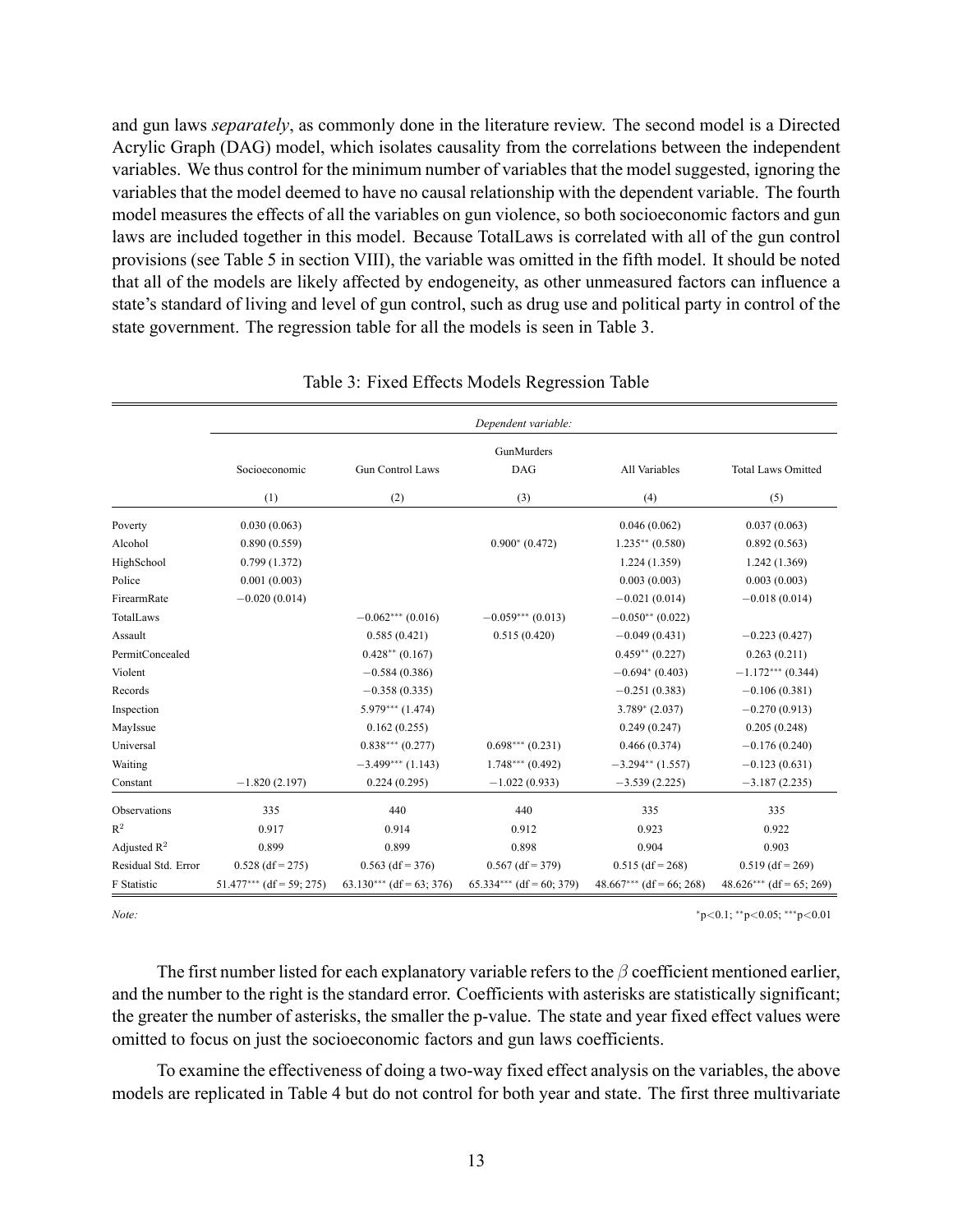models omit both year and states, the fourth model controls just for year, and then the fifth model controls just for states.

|                     | Dependent variable:       |                          |                            |                            |                            |  |  |  |  |  |
|---------------------|---------------------------|--------------------------|----------------------------|----------------------------|----------------------------|--|--|--|--|--|
|                     |                           |                          | GunMurders                 |                            |                            |  |  |  |  |  |
|                     | Socioeconomic             | <b>Gun Control Laws</b>  | All Variables              | All Variables (Year FE)    | All Variables (States FE)  |  |  |  |  |  |
|                     | (1)                       | (2)                      | (3)                        | (4)                        | (5)                        |  |  |  |  |  |
| Poverty             | $0.260***(0.034)$         |                          | $0.277***$ (0.034)         | $0.287***(0.034)$          | $-0.174***$ (0.048)        |  |  |  |  |  |
| Alcohol             | $-0.287(0.177)$           |                          | $-0.391**$ (0.170)         | $-0.329**$ (0.167)         | $1.173**$ (0.564)          |  |  |  |  |  |
| HighSchool          | 2.650(1.610)              |                          | $4.043**$ (1.587)          | $3.016*(1.751)$            | 1.582(1.228)               |  |  |  |  |  |
| Police              | $0.008***(0.001)$         |                          | $0.012***$ (0.002)         | $0.011***(0.002)$          | $0.008***(0.002)$          |  |  |  |  |  |
| FirearmRate         | 0.003(0.007)              |                          | $-0.032***(0.011)$         | $-0.033***$ (0.011)        | $-0.002(0.012)$            |  |  |  |  |  |
| TotalLaws           |                           | $-0.015*(0.008)$         | $-0.011(0.008)$            | $-0.011(0.008)$            | $-0.035(0.023)$            |  |  |  |  |  |
| Assault             |                           | $0.898* (0.537)$         | $-1.232**$ (0.501)         | $-1.131**$ (0.491)         | $-0.189(0.455)$            |  |  |  |  |  |
| PermitConcealed     |                           | $0.708***(0.261)$        | $0.863***(0.293)$          | $0.929***(0.287)$          | 0.166(0.233)               |  |  |  |  |  |
| Violent             |                           | 0.071(0.483)             | $1.222***(0.447)$          | $1.204***(0.444)$          | $-0.895**$ (0.423)         |  |  |  |  |  |
| Records             |                           | $1.347***(0.465)$        | $1.978***(0.461)$          | $1.996***(0.451)$          | $-0.121(0.401)$            |  |  |  |  |  |
| Inspection          |                           | $-1.285**$ (0.529)       | $-0.616(0.473)$            | $-0.643(0.464)$            | 1.243(2.024)               |  |  |  |  |  |
| MayIssue            |                           | 0.048(0.402)             | $-0.003(0.366)$            | 0.068(0.371)               | 0.331(0.257)               |  |  |  |  |  |
| Universal           |                           | $-0.881**$ (0.358)       | $-1.329***$ (0.367)        | $-1.442***(0.367)$         | 0.124(0.389)               |  |  |  |  |  |
| Waiting             |                           | $-0.380(0.542)$          | $-2.655***(0.523)$         | $-2.622***(0.512)$         | $-1.946(1.615)$            |  |  |  |  |  |
| Constant            | $-4.973**$ (1.956)        | $2.417***(0.231)$        | $-6.356***$ (1.945)        | $-5.585***$ (2.030)        | $-1.607(1.994)$            |  |  |  |  |  |
| Observations        | 335                       | 440                      | 335                        | 335                        | 335                        |  |  |  |  |  |
| $\mathbb{R}^2$      | 0.242                     | 0.069                    | 0.367                      | 0.408                      | 0.911                      |  |  |  |  |  |
| Adjusted $R^2$      | 0.231                     | 0.050                    | 0.340                      | 0.370                      | 0.892                      |  |  |  |  |  |
| Residual Std. Error | $1.458$ (df = 329)        | $1.728$ (df = 430)       | $1.351$ (df = 320)         | $1.320$ (df = 314)         | $0.546$ (df = 274)         |  |  |  |  |  |
| F Statistic         | $21.060***$ (df = 5; 329) | $3.560***$ (df = 9; 430) | $13.268***$ (df = 14; 320) | $10.807***$ (df = 20; 314) | $47.029***$ (df = 60; 274) |  |  |  |  |  |

Table 4: Additional Models Regression Table

*Note: <sup>∗</sup>*p*<*0.1; *∗∗*p*<*0.05; *∗∗∗*p*<*0.01

#### **V. Results and Implications**

Examining the  $R<sup>2</sup>$  value, a significant increase occurs when the state fixed effect is included in a model. Including the state fixed effect allows for differences across states to be measured, which otherwise was being absorbed by the explanatory variables in the multivariate models. Likely all of the explanatory variables in the multivariate models are therefore being affected by endogeneity, so the coefficients for the variables should be interpreted more as correlations, and less as having a causal effect on the frequency of gun violence. The models in Table 4 thus do not fit the data well when compared to the models in Table 3.

Every single model that included TotalLaws has a negative coefficient estimate for the variable; this suggests that for every additional gun control provision a state has in place, the number of firearmrelated murder cases per 100,000 people would decrease by the value of the coefficient. These results thus provide robust evidence that states with more gun control provisions in place have less firearmrelated murder cases. The same applies to states that require waiting periods for all firearm purchases from dealers, as nearly every model (aside from the DAG model) has a negative coefficient value for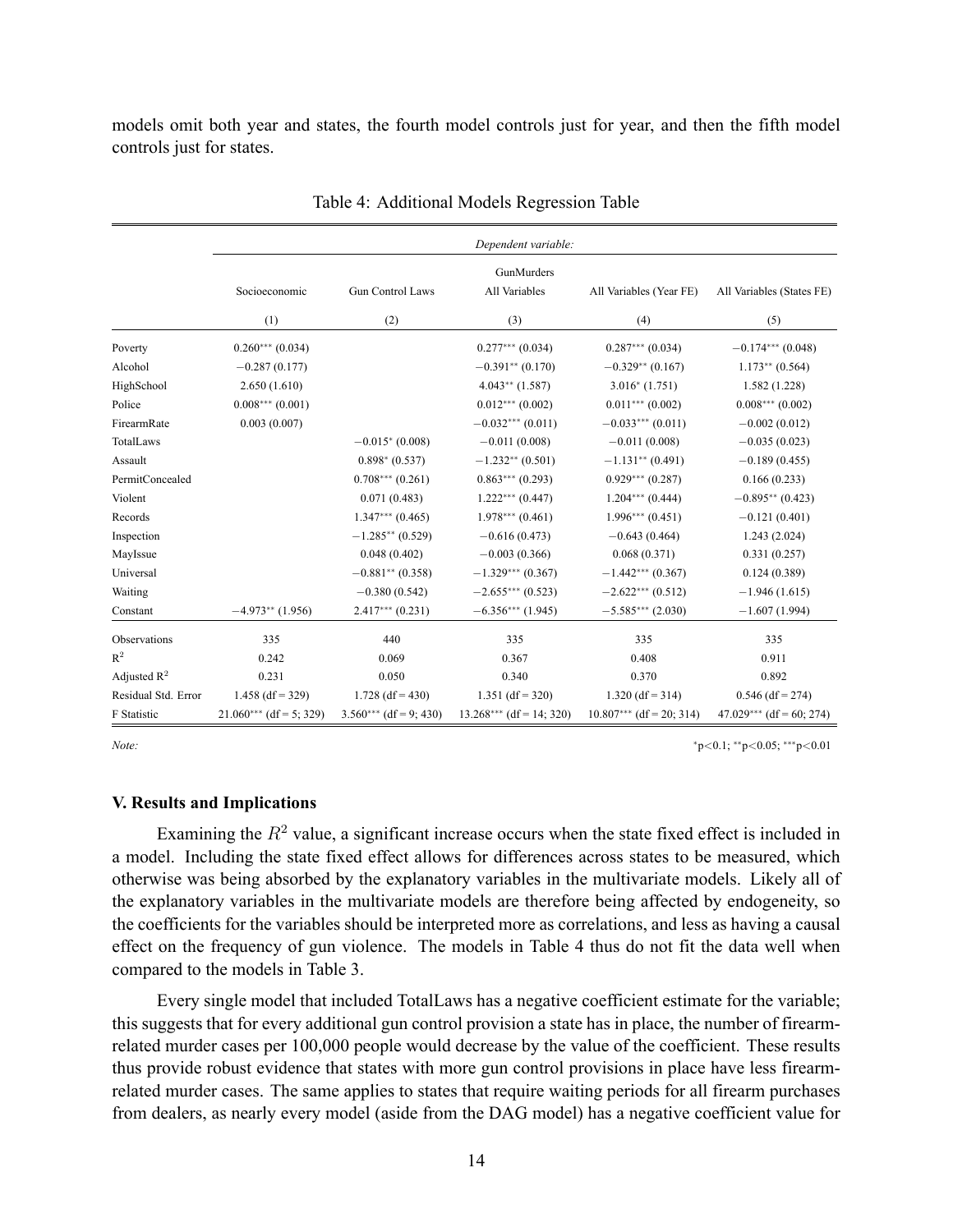this dummy variable. Every model also shows that states which require a permit to carry concealed weapons tend to see heightened frequency levels of gun violence, but results are not consistent for states that require gun dealerships to be inspected at least once a year. The models have similar results for the variable measuring whether states have universal background checks in place, but the two-way fixed effect model including every variable, and the two-way fixed effect model that omits TotalLaws, both have the coefficient not being statistically significant.

The DAG model in Table 3 finds that states with higher levels of per capita gallons of alcohol consumed tend to see a greater frequency of gun violence. Like the model measuring just gun control provisions in Table 3, the DAG model finds that increasing the number of gun control provisions in a state tends to lower the frequency, and that states with universal background checks tend to have more firearm related murder cases per 100,000 people.

Regarding the last two models in Table 3, the results are fairly constant between them even when TotalLaws is dropped in the last model. The only differences are that per capita alcohol consumption, mandatory inspection laws, and mandatory waiting periods are no longer statistically significant in the model that omits TotalLaws; however, all the other results remain constant. The model measuring all of the variables also overall matches the results of the first three models, although there are some discrepancies with the Universal and Violent variables. Matching intuition, states that prohibit firearm possession for people convicted of a violent misdemeanor and states that require mandatory waiting periods for all firearm purchases see less cases of gun violence, although universal background checks are seen to have no effect on this.

Matching the results from the literature review and of Graph 3, there is no relationship between the household firearm ownership rate and the number of firearm-related murder cases when controlled for state population, since none of the models in Table 3 that included the FirearmRate variable calculated a statistically significant effect of the variable on the frequency of gun violence. The negative coefficient for the estimates in every model additionally suggests that the number of cases tends to drop by the value of the coefficient as gun ownership rates increase by 1%, although the effect is extremely small since the estimate is nearly zero. The insignificance of the variable thus shows that gun ownership levels tend to have no effect on the frequency of gun violence.

Another counterintuitive observation is the statistically insignificant effects of many of the socioeconomic factors on the frequency of cases. The coefficient estimate for poverty levels has a positive value, suggesting that raising poverty levels by 1% tends to raise the number of cases by that estimate, although the insignificance of the estimate proves that the effect of this is very small. The same result is found with the high school graduation rate. One surprising observation is the near-zero influence of per capita police funding on the frequency of gun violence. Raising police funding would mean a heavier police presence, which theoretically should deter crime, but the models do not support this. Rather, the models support the limited rationality argument proposed in the literature, which claims that criminals would not be deterred by heightened police levels. It should be noted that every model in Table 4 has police funding being statistically significant and positive.

Policy implications of these findings are to increase the number of gun control provisions in a state, as all three of the models measuring this variable found a statistically significant decrease in firearm-related murder cases for states that had more gun control provisions in place. Although some of the variables have no statistically significant effect on the frequency, overall, the models support the argument that gun control laws are effective in curbing it. It is counterintuitive, however, that some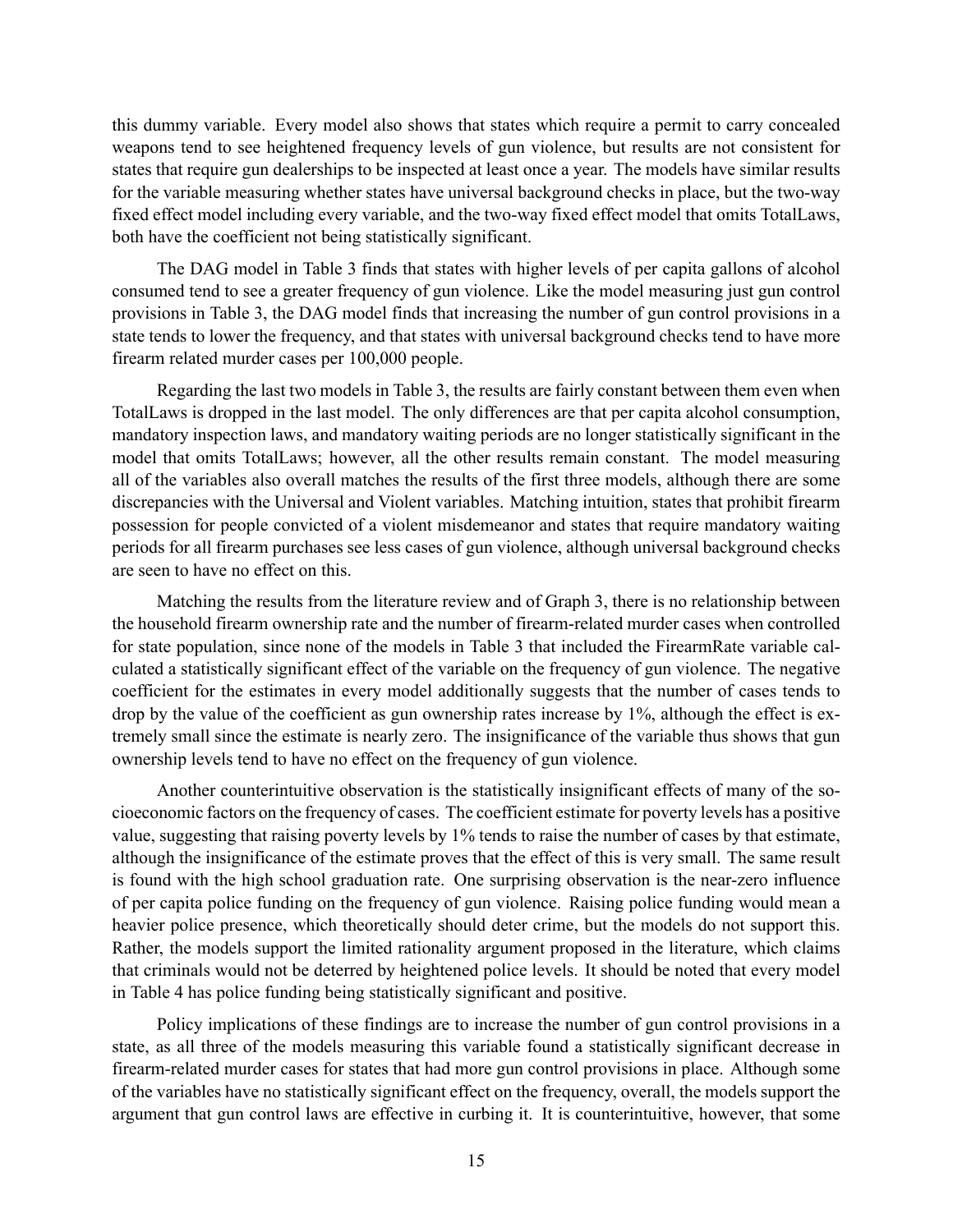gun control provisions are associated with more cases, especially with the gun laws and DAG models finding states with universal background checks seeing more cases than states that do not have this provision. Due to these findings, and the fact that the model measuring every variable does not find a statistically significant coefficient estimate for universal background checks, universal background checks are ineffective in lowering the frequency of gun violence in America. Likewise, the findings do not support states in requiring permits to carry concealed weapons; neither do the findings support states having assault weapon sales bans. However, the models do support states in requiring mandatory waiting periods for all firearm purchases, as two of the models found a statistically significant decrease in gun violence; the only exception to this is the DAG model. Another implication is for states to prohibit firearm possession for people convicted of a violent misdemeanor; while the gun laws model found this variable to have no effect on gun violence, the fourth and fifth models found a significant drop in cases for states that had this provision in place. The results thus support states in enacting this provision, as the models predict this provision to *not* being associated with an increase in cases. Lastly, the models do not support states in requiring all gun dealerships be inspected by law enforcement at least once a year, although this finding does not make intuitive sense. It could be that the high levels of gun violence encouraged states to enact policy requiring gun dealerships to be inspected, and *not* that this policy itself is what is causing the gun violence. No recommendations are made regarding this provision.

#### **VI. Conclusion**

Like the background research, this paper arrives at no clear ways of stopping gun violence from occurring in America, only ways of mitigating it through the suggestion of states enacting more gun control provisions. Socioeconomic factors are seen (aside from alcohol consumption) to have no influence on the frequency of gun violence, although gun control provisions can lower the frequency. However, it does not make intuitive sense for certain provisions to be positively associated with the number of cases; it is unrealistic that enacting a policy would cause more gun violence. Therefore, it can be surmised that the true cause of gun violence lies elsewhere. Other papers arrived at similar conclusions, with some arguing that there might not be a rational cause of gun violence due to the irrational behavior of the criminal causing the violence (Garoupa, 2003). In that case, all that can be done is to keep guns out of the hands of criminals and only in the hands of law-abiding citizens, so this paper supports Kleck (1986)'s claim that gun control should have methods in dealing with criminals who obtained their guns illegally. No suggestions are made on this front, due to myriad of ways for people to illegally obtain a firearm.

There exist a few weaknesses regarding the methods used in this paper. The first weakness is that it only examined the frequency of gun violence on a statewide level, not at a city or town level. Some cities have their own gun control provisions in place, but because the state itself does not have this provision in place, then the city's provision is ignored in this study. The effectiveness of gun control provisions at the city level was thus ignored in this paper. Likewise, the same applies for socioeconomic conditions. Socioeconomic conditions differ among cities and towns, so while the statewide numbers in this paper are the averages of these values, the differences were ignored in favor of looking at the issue of gun violence using a statewide approach. Limitations for this approach are that insufficient data is available for all the variables at the city level, although the government does collect statewide data on a yearly basis; additionally, it would have been impossible to get firearm ownership estimates for every city and town in America. Another weakness is that all of the yearly data was collected at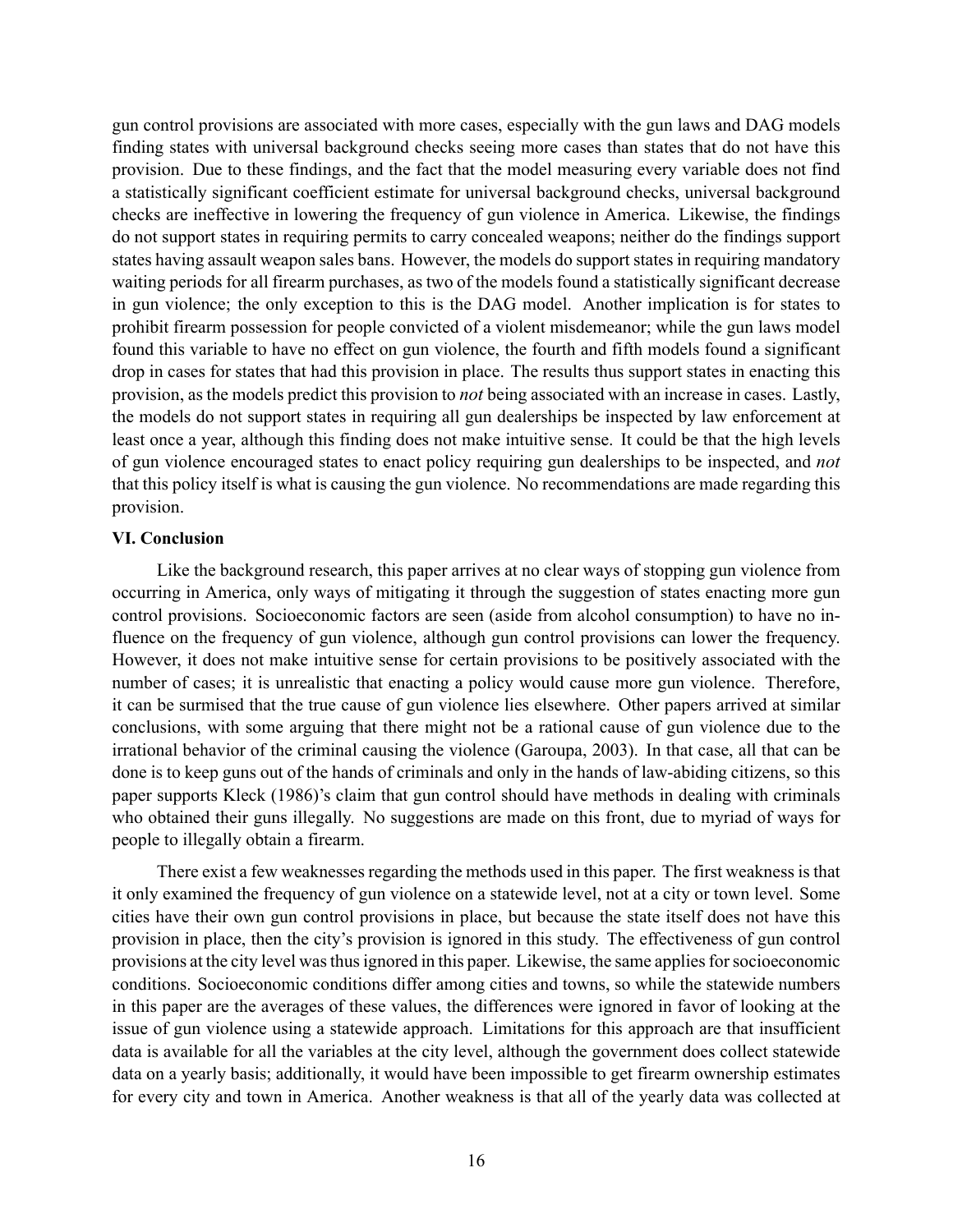a fixed moment in time; the gun control provisions, for example, were only viewed at one point in a year. Therefore, if a state does not have a provision in place at the time of observation, and then it does enact a policy change soon after, the original policy would still be reflected in the data for that given year. Although the data reflects changes on a yearly basis, this might not be fast enough in some cases.

Future areas of expansion are thus to attempt to study the influences of socioeconomic factors and gun control provisions on gun control over time *at the city level* in America, with data that is updated to reflect changes on factors more frequently than on a yearly basis. Another method is to study gun violence by looking not just at the frequency of firearm-related murder cases, but the *severity* of them as well. While any one case occurring is bad, some cases are worse than others; the 2017 Las Vegas mass shooting saw over 400 people being wounded by the gunman. This paper did not examine whether socioeconomic factors and gun laws affected the severity of shootings over time, although some policy changes (e.g. U.S. Department of Justice's regulation banning the sale of bump stocks at the end of 2018) intuitively might decrease the severity (Public Affairs, 2018). The findings from the literature review support that gun ownership is positively associated with the severity of gun violence, although these studies were not done over time on a statewide level measuring both socioeconomic factors and gun control provisions.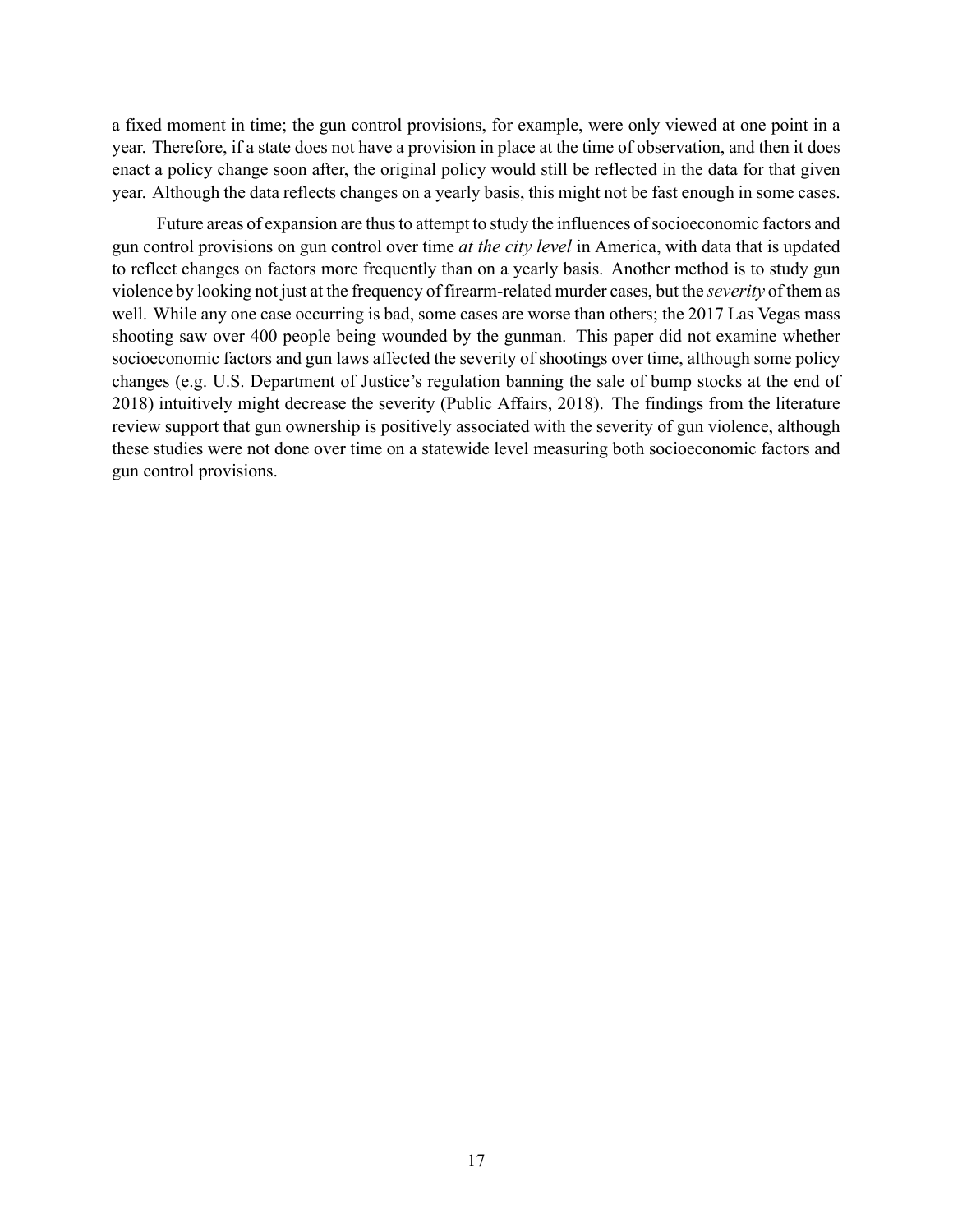#### **VII. Bibliography**

- Bohannon, J. (2013). Bold plan, uncertain future for gun violence research. *Science*, *340*(6138), 1273–1273. <http://www.jstor.org/stable/41988661>
- Chalfin, A., & McCrary, J. (2017). Criminal deterrence: A review of the literature. *Journal of Economic Literature*, *55*(1), 5–48. <http://www.jstor.org/stable/26303230>
- Cook, P. J., & Ludwig, J. (2006). The social costs of gun ownership. *Journal of Public Economics*, *90*(1), 379–391. <https://doi.org/https://doi.org/10.1016/j.jpubeco.2005.02.003>
- Duggan, M., Hjalmarsson, R., & Jacob, B. A. (2011). The short-term and localized effect of gun shows: EVIDENCE from california and texas. *The Review of Economics and Statistics*, *93*(3), 786–799. <http://www.jstor.org/stable/23016077>
- Duwe, G., Kovandzic, T., & Moody, C. E. (2002). The impact of right-to-carry concealed firearm laws on mass public shootings. *Homicide Studies*, *6*(4), 271–296. [https://doi.org/10.1177/](https://doi.org/10.1177/108876702237341) [108876702237341](https://doi.org/10.1177/108876702237341)
- Garoupa, N. (2003). Behavioral economic analysis of crime: A critical review. *European Journal of Law and Economics*, *15*(1), 5–15. <https://doi.org/10.1023/A:1021152523137>
- Geisel, M. S., Roll, R., & Wettick, R. S. (1969). The effectiveness of state and local regulation of handguns: A statistical analysis. *Duke Law Journal*, *1969*(4), 647–676. [http://www.jstor.org/](http://www.jstor.org/stable/1371564) [stable/1371564](http://www.jstor.org/stable/1371564)
- Kahan, D. M., & Braman, D. (2003). More statistics, less persuasion: A cultural theory of gun-risk perceptions. *University of Pennsylvania Law Review*, *151*(4), 1291–1327. [http://www.jstor.org/](http://www.jstor.org/stable/3312930) [stable/3312930](http://www.jstor.org/stable/3312930)
- Kamal, R. D., & Burton, C. (2018). Policy gridlock versus policy shift in gun politics: A comparative veto player analysis of gun control policies in the united states and canada. *World Affairs*, *181*(4), 317–347. <https://doi.org/10.1177/0043820018814356>
- Kleck, G. (1986). Policy lessons from recent gun control research. *Law and Contemporary Problems*, *49*(1), 35–62. <http://www.jstor.org/stable/1191609>
- Kleck, G., & McElrath, K. (1991). The effects of weaponry on human violence. *Social Forces*, *69*(3), 669–692. <http://www.jstor.org/stable/2579469>
- Kleck, G., & Patterson, E. B. (1993). The impact of gun control and gun ownership levels on violence rates. *Journal of Quantitative Criminology*, *9*(3), 249–287. <http://www.jstor.org/stable/23365752>
- Kwon, I.-W. G., Scott, B., Safranski, S. R., & Bae, M. (1997). The effectiveness of gun control laws: Multivariate statistical analysis. *The American Journal of Economics and Sociology*, *56*(1), 41– 50. <http://www.jstor.org/stable/3487348>
- LaFollette, H. (2000). Gun control. *Ethics*, *110*(2), 263–281. [http://www.jstor.org/stable/10.1086/](http://www.jstor.org/stable/10.1086/233269) [233269](http://www.jstor.org/stable/10.1086/233269)
- Langbein, L. I., & Lotwis, M. A. (1990). The political efficacy of lobbying and money: Gun control in the u. s. house, 1986. *Legislative Studies Quarterly*, *15*(3), 413–440. [http://www.jstor.org/stable/](http://www.jstor.org/stable/439771) [439771](http://www.jstor.org/stable/439771)
- Lesko, D. (2019). The pros and cons of background checks and background checks and gun control measures. *Congressional Digest*, *98*(9), 12–29. [http://taurus.hood.edu:2048/login?url=http:](http://taurus.hood.edu:2048/login?url=http://search.ebscohost.com/login.aspx?direct=true&db=asn&AN=139187571) [//search.ebscohost.com/login.aspx?direct=true&db=asn&AN=139187571](http://taurus.hood.edu:2048/login?url=http://search.ebscohost.com/login.aspx?direct=true&db=asn&AN=139187571)
- Luca, M., Malhotra, D., & Poliquin, C. (2017). Handgun waiting periods reduce gun deaths. *Proceedings of the National Academy of Sciences of the United States of America*, *114*(46), 12162–12165. <https://www.jstor.org/stable/26486543>
- Murray, D. R. (1975). Handguns, gun control laws and firearm violence. *Social Problems*, *23*(1),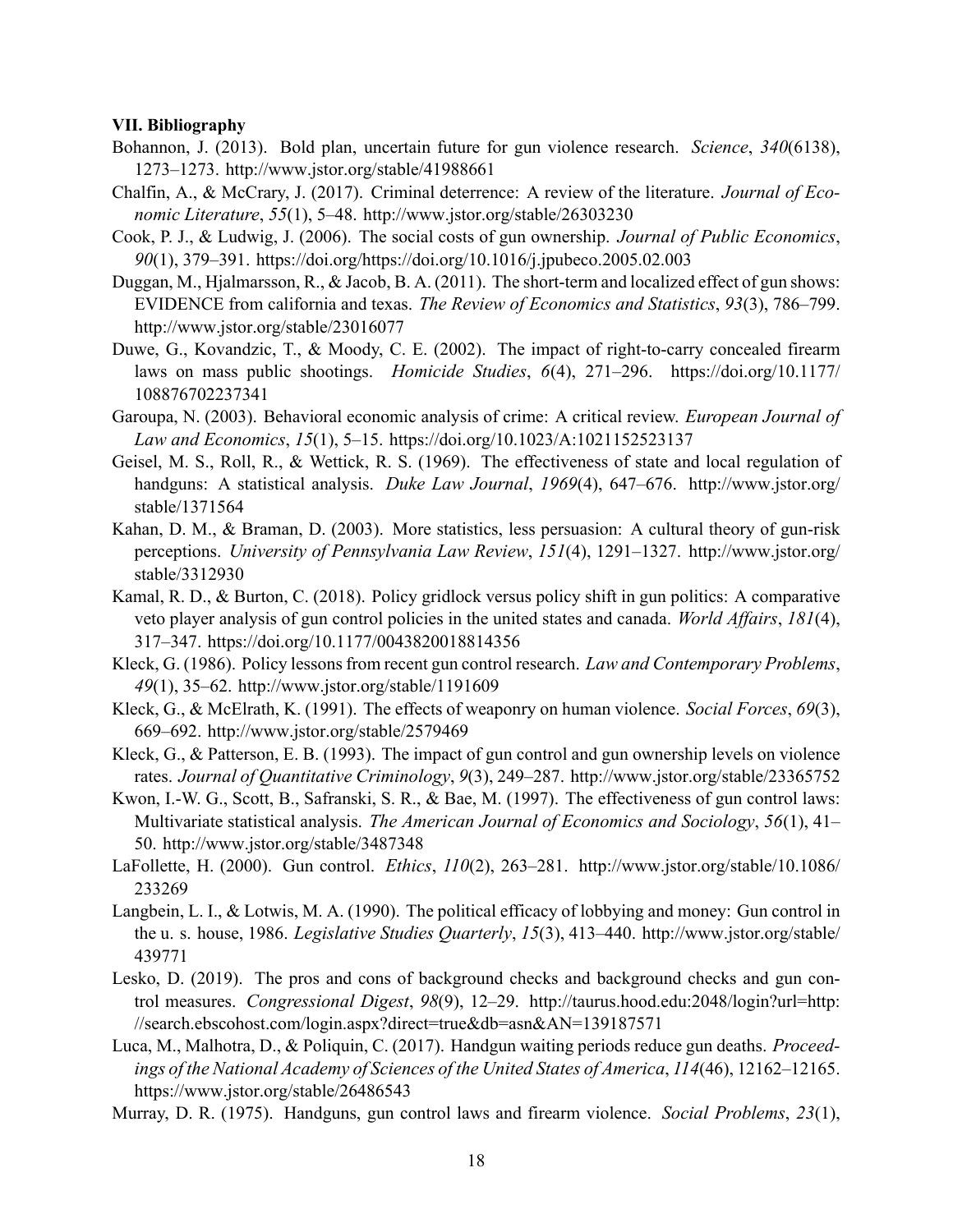81–93. <http://www.jstor.org/stable/799630>

- Public Affairs, O. of. (2018). *Department of justice announces bump-stock-type devices final rule | opa | department of justice*. [https://www.justice.gov/opa/pr/department-justice-announces-bump](https://www.justice.gov/opa/pr/department-justice-announces-bump-stock-type-devices-final-rule)[stock-type-devices-final-rule](https://www.justice.gov/opa/pr/department-justice-announces-bump-stock-type-devices-final-rule).
- Schell, T. L., Peterson, S., Vegetabile, B. G., Scherling, A., Smart, R., & Morral, A. R. (2020). *Statelevel estimates of household firearm ownership | rand*. [https://www.rand.org/pubs/tools/TL354.](https://www.rand.org/pubs/tools/TL354.html) [html.](https://www.rand.org/pubs/tools/TL354.html)
- Shughart II, W., & Lott, J. (1999). More guns, less crime: Understanding crime and gun control laws. *Southern Economic Journal*, *65*, 656. <https://doi.org/10.2307/1060827>
- Swanson, J. W., McGinty, E. E., Fazel, S., & Mays, V. M. (2015). Mental illness and reduction of gun violence and suicide: Bringing epidemiologic research to policy. *Annals of Epidemiology*, *25*(5), 366–376. <https://doi.org/https://doi.org/10.1016/j.annepidem.2014.03.004>
- Underwood, E. (2013). Gun control agenda is a call to duty for scientists. *Science*, *339*(6118), 381– 382. <http://www.jstor.org/stable/23343496>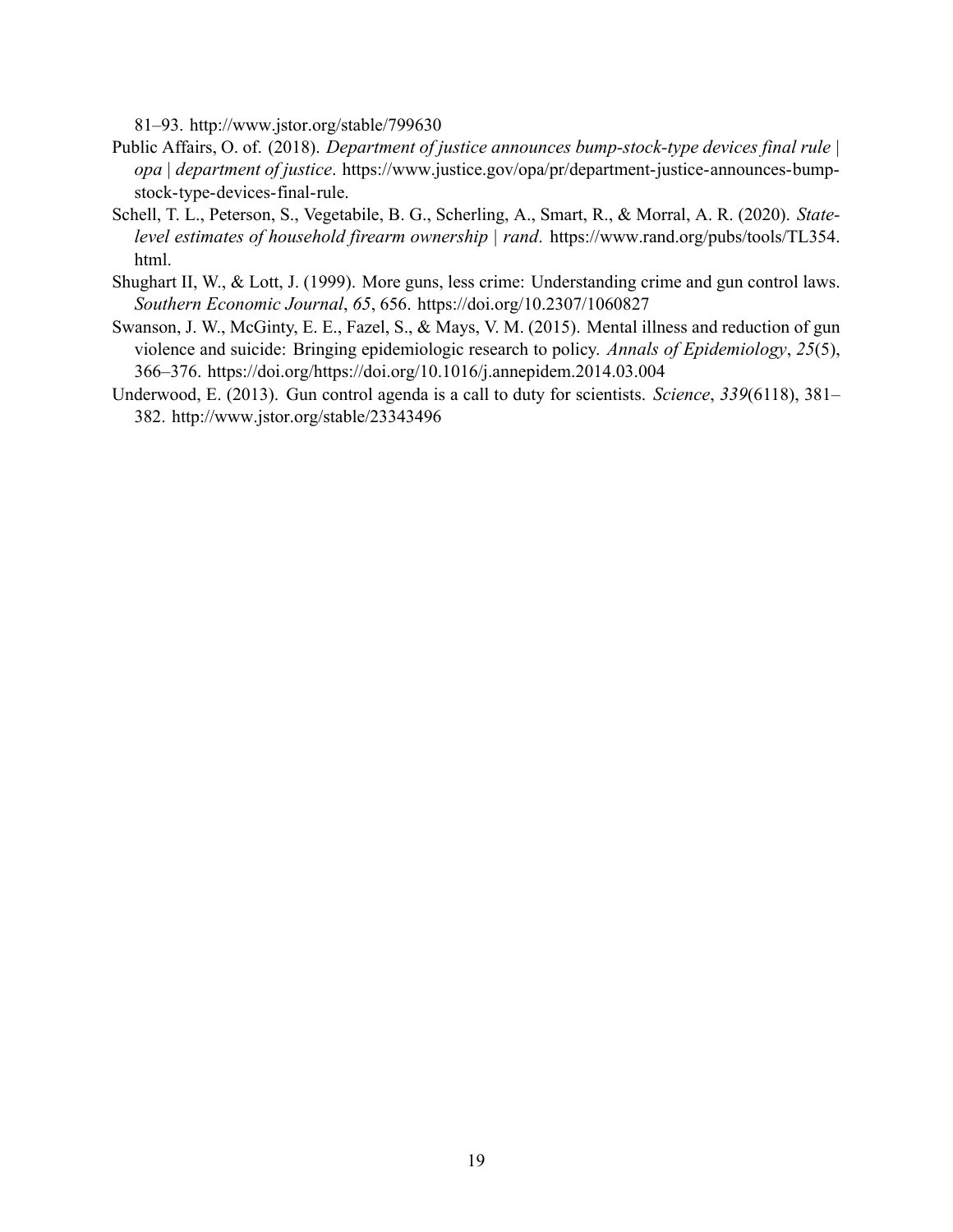### **VIII. Appendix**

|                  |              |              |              |              |              |              | Table 5: Correlation Statistics |              |              |              |              |              |              |              |
|------------------|--------------|--------------|--------------|--------------|--------------|--------------|---------------------------------|--------------|--------------|--------------|--------------|--------------|--------------|--------------|
|                  | Poverty      | Alcohol      | HighSchool   | Police       | FirearmRate  | Assault      | PermitConcealed                 | Universal    | TotalLaws    | Violent      | Records      | Inspection   | Maylssue     | Waiting      |
| Poverty          | 1,0000000    | $-0.4308702$ | $-0.4102324$ | $-0.3094609$ | 0.2839222    | $-0.2292397$ | 0.1117195                       | $-0.1382216$ | $-0.3168913$ | $-0.2143956$ | $-0.1104121$ | $-0.1216991$ | $-0.2962835$ | $-0.0778764$ |
| Alcohol          | $-0.4308702$ | 1.0000000    | 0.0150660    | 0.2779727    | 0.0604175    | $-0.0847911$ | $-0.1130816$                    | 0.0675286    | $-0.0637412$ | $-0.0516236$ | 0.0606935    | 0.0297759    | 0.0277688    | $-0.0153671$ |
| HighSchool       | $-0.4102324$ | 0.0150660    | 1.0000000    | $-0.2509690$ | $-0.0262258$ | 0.1179807    | 0.0516034                       | $-0.0536085$ | 0.1389303    | 0.0629249    | 0.0285674    | 0.0369066    | 0.0770535    | $-0.0120369$ |
| Police           | $-0.3094609$ | 0.2779727    | $-0.2509690$ | 1,0000000    | -0.4365989   | 0.4644415    | $-0.2273465$                    | 0.3375279    | 0.4536057    | 0.2513231    | 0.3180856    | 0.1670342    | 0.4691444    | 0.2790332    |
| FirearmRate      | 0.2839222    | 0.0604175    | $-0.0262258$ | $-0.4365989$ | 1.0000000    | $-0.6268189$ | $-0.2786904$                    | $-0.4159997$ | $-0.8268174$ | $-0.4494753$ | $-0.4217940$ | $-0.4097816$ | $-0.7474586$ | $-0.4972776$ |
| Assault          | $-0.2292397$ | $-0.0847911$ | 0.1179807    | 0.4644415    | $-0.6268189$ | 1,0000000    | 0.1207408                       | 0.4002646    | 0.7766536    | 0.4417829    | 0.3114526    | 0.2510226    | 0.7010529    | 0.1280077    |
| PermitConcealed  | 0.1117195    | $-0.1130816$ | 0.0516034    | $-0.2273465$ | $-0.2786904$ | 0.1207408    | 1.0000000                       | 0.1189873    | 0.2740519    | 0.0924632    | 0.1118198    | 0.0695384    | 0.1722279    | 0.1005038    |
| Universal        | $-0.1382216$ | 0.0675286    | $-0.0536085$ | 0.3375279    | $-0.4159997$ | 0.4002646    | 0.1189873                       | 1,0000000    | 0.4852426    | 0.3037212    | 0.7221766    | 0.2558030    | 0.4845323    | 0.3697118    |
| <b>TotalLaws</b> | $-0.3168913$ | $-0.0637412$ | 0.1389303    | 0.4536057    | $-0.8268174$ | 0.7766536    | 0.2740519                       | 0.4852426    | 1,0000000    | 0.5942045    | 0.5192185    | 0.3781537    | 0.8064318    | 0.5326556    |
| Violent          | $-0.2143956$ | $-0.0516236$ | 0.0629249    | 0.2513231    | -0.4494753   | 0.4417829    | 0.0924632                       | 0.3037212    | 0.5942045    | 1,0000000    | 0.3297097    | $-0.0565817$ | 0.5368656    | 0.5025911    |
| Records          | $-0.1104121$ | 0.0606935    | 0.0285674    | 0.3180856    | $-0.4217940$ | 0.3114526    | 0.1118198                       | 0.7221766    | 0.5192185    | 0.3297097    | 1.0000000    | 0.2767261    | 0.5047735    | 0.6493764    |
| Inspection       | $-0.1216991$ | 0.0297759    | 0.0369066    | 0.1670342    | $-0.4097816$ | 0.2510226    | 0.0695384                       | 0.2558030    | 0.3781537    | $-0.0565817$ | 0.2767261    | 1.0000000    | 0.4037582    | 0.3151982    |
| MayIssue         | $-0.2962835$ | 0.0277688    | 0.0770535    | 0.4691444    | $-0.7474586$ | 0.7010529    | 0.1722279                       | 0.4845323    | 0.8064318    | 0.5368656    | 0.5047735    | 0.4037582    | 1,0000000    | 0.4784262    |
| Waiting          | $-0.0778764$ | $-0.0153671$ | $-0.0120369$ | 0.2790332    | $-0.4972776$ | 0.1280077    | 0.1005038                       | 0.3697118    | 0.5326556    | 0.5025911    | 0.6493764    | 0.3151982    | 0.4784262    | 1,0000000    |





Number of Women Divorced Per 1000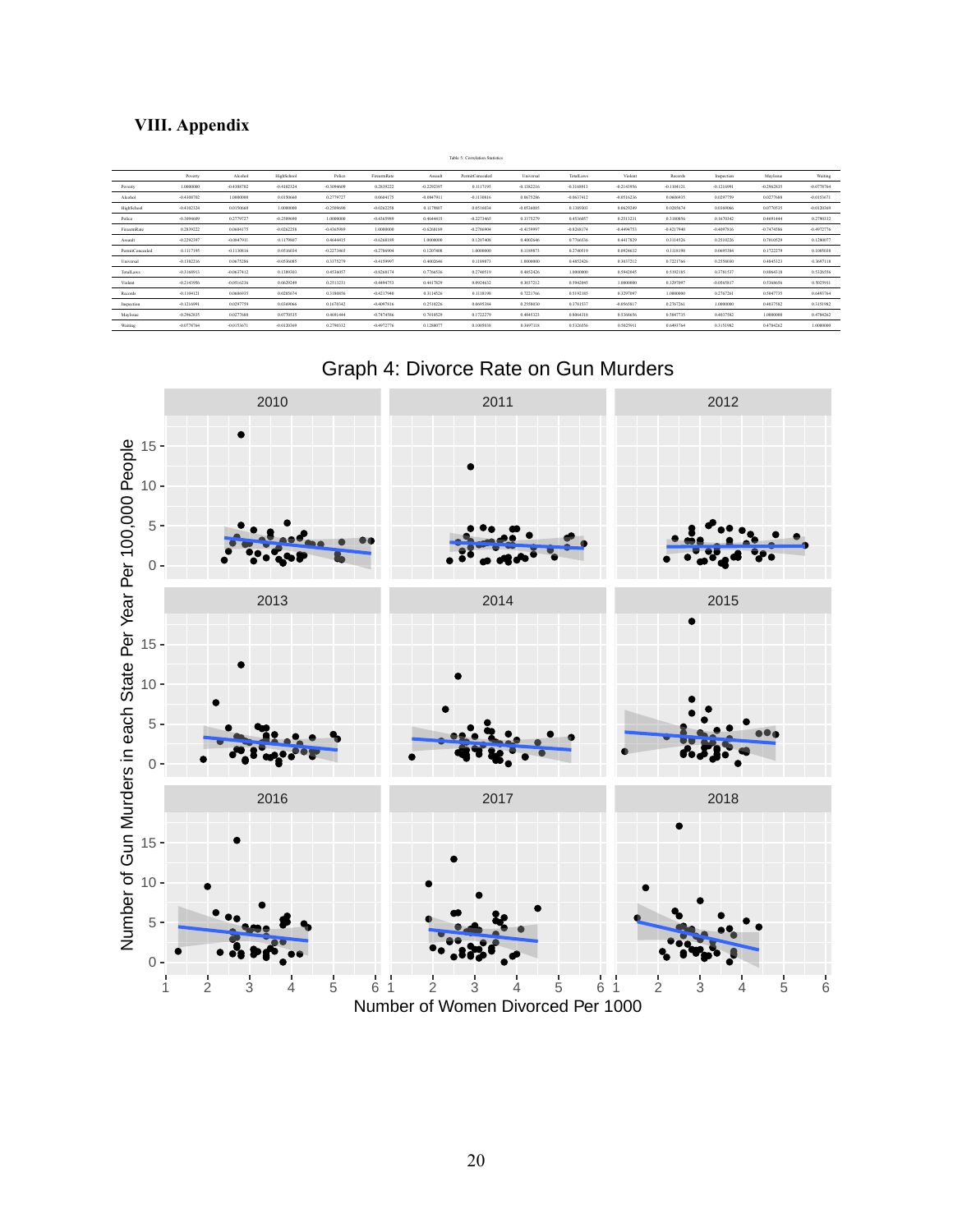

# Graph 5: Alcohol Consumption on Gun Violence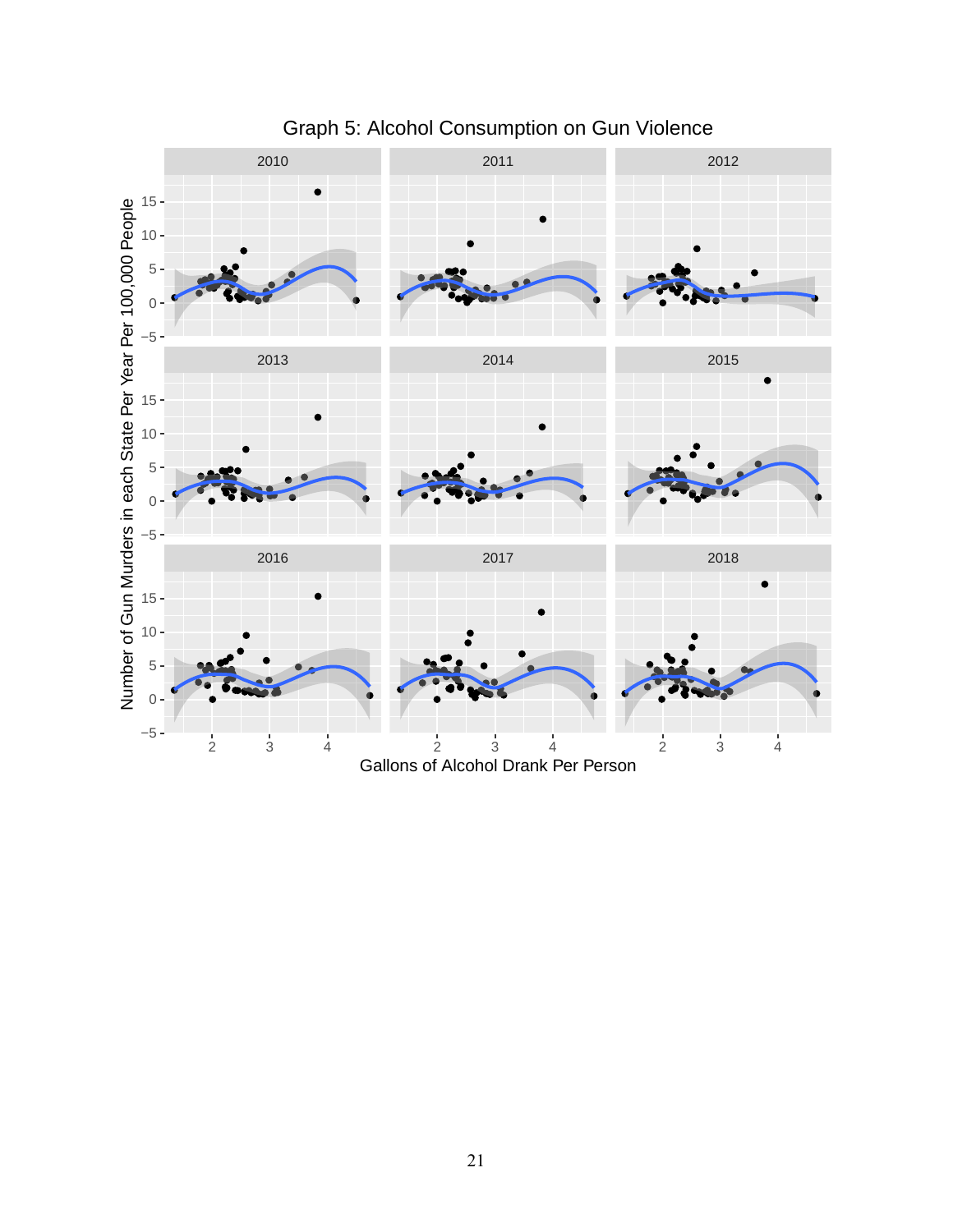

## Graph 6: Living in an Urban Area on Gun Ownership